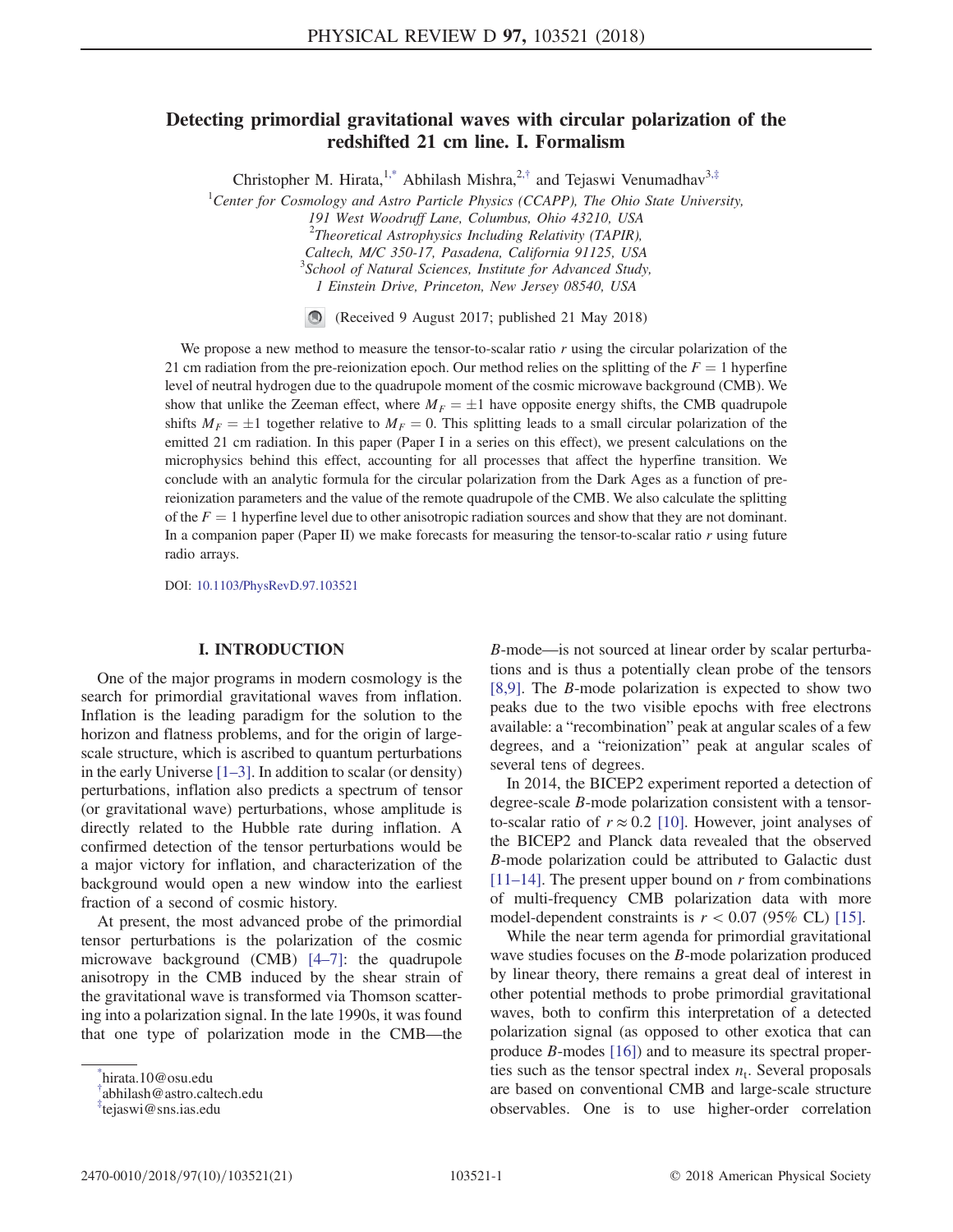functions of the galaxy and arcminute-scale CMB polarization fields [\[17\]](#page-19-7). Another is to use the tidal alignment of galaxies observed in weak lensing surveys [\[18](#page-19-8)–20] (the detection of the weak lensing shear B-mode in nextgeneration galaxy surveys seems unpromising [\[21\]\)](#page-19-9). Yet another idea is to use the frequency dependence of Rayleigh scattering immediately after hydrogen recombination to obtain an additional set of B-mode multipoles [\[22\]](#page-19-10). In the longer term, the community has realized that other observables have the potential to either probe much smaller values of  $r$  and/or extend the range of wave numbers k, if the daunting technical challenges can be addressed. At the high-k end of the spectrum, direct detection of inflationary gravitational waves with a network of laser interferometers may be possible [23–[25\].](#page-19-11) At the cosmic scale, the ultimate probe of large scale structure (in terms of the number of modes available) is provided by the redshifted 21 cm line of hydrogen [\[26\]](#page-19-12). A very futuristic cosmic variance-limited 21 cm experiment sensitive to gravitational waves down to  $r \sim 10^{-9}$  via gravitational lensing and intrinsic alignment effects on the local power spectrum [\[27,28\]](#page-19-13).

In a series of earlier papers [\[29,30\]](#page-19-14) we considered the effect of primordial magnetic fields on the statistics of 21 cm radiation, which arises due to the Zeeman splitting of the  $F = 1$  hyperfine excited level of hydrogen. (We use the conventional quantum number  $F$  for the total angular momentum of the atom, including electron and nuclear spins.) We showed that this splitting changes the angular distribution of emitted radiation from atoms that were excited by an anisotropic radiation field, and hence leads to a characteristic correction to the observed brightness temperature at  $21(1 + z)$  cm at second order in the optical depth  $\tau$ . During the course of our investigations, we learned that the CMB anisotropy also leads to a splitting of the  $F = 1$  level, but that the splitting has different symmetry properties (in the Zeeman effect the  $M_F = \pm 1$  levels have<br>opposite energy shifts, whereas the CMB quadrupole shifts opposite energy shifts, whereas the CMB quadrupole shifts  $M_F = \pm 1$  together relative to  $M_F = 0$ ). This leads to a qualitatively different outcome: whereas the Zeeman effect qualitatively different outcome: whereas the Zeeman effect on the 21 cm line leads to an anisotropic temperature power spectrum, the CMB anisotropy results in a small circular polarization in the 21 cm line. This circular polarization is in principle observable to us today since (unlike linear polarization) it is not scrambled by Faraday rotation during its propagation through the Milky Way (and possibly the intergalactic medium). The purpose of this paper ("Paper I" in this series) is to report on the calculation of the microphysics of this effect. In a companion paper ("Paper II") we assess the detectability of primordial gravitational waves through this novel channel and discuss the foreground challenges.

This paper is organized as follows: we outline the formalism used for our calculation in Sec. [II](#page-1-0). The key calculation of this paper is outlined in Sec. [III,](#page-3-0) where we compute the relative change in hyperfine energy levels due to an anisotropic photon bath and provide a semi-classical explanation of the effect. We compute the relative change in the hyperfine energy levels due to an anisotropic photon bath in Sec. [III](#page-3-0). The key calculation of this paper is contained in Sec. [IV,](#page-5-0) in which we compute the orientation of the hydrogen spins due to the precession associated with the energy splitting, and provide a semi-classical explanation of the effect. We calculate the effect of the remote CMB quadrupole on 21 cm polarization in Sec. [V,](#page-8-0) and we summarize our results in Sec. [VI](#page-11-0).

# II. BACKGROUND AND FORMALISM

<span id="page-1-0"></span>The signal described in this paper has three major ingredients. First, the hydrogen atom spins are aligned by short-wavelength density perturbations due to the finite optical depth in the 21 cm line. Second, the spins precess in the background CMB quadrupole (which is nearly constant over scales much larger than the density perturbations). Finally, the decay of the spin-polarized upper state of the hydrogen atoms produces polarized 21 cm radiation. This section summarizes the formalism of Venumadhav et al. [\[29\]](#page-19-14) (hereafter V17) for describing these processes.

#### A. Atomic spin polarization

The distribution of the hydrogen atoms among the 4 hyperfine states  $|FM_F\rangle$  is described by a quantum mechanical density matrix, as described in V17. Averaged over timescales longer than  $2\pi/\omega_{\text{hf}} \sim 0.7$  ns, the correlation between the  $|a\rangle = |00\rangle$  state and the three  $F = 1$  states becomes zero. However, we must fully describe the  $3 \times 3$ subblock  $\rho_{M_F M'_F}$  corresponding to the degenerate  $F = 1$ <br>states for this purpose, we use the spherical components states; for this purpose, we use the spherical components

<span id="page-1-1"></span>
$$
\mathcal{P}_{jm} = \sqrt{3(2j+1)} \sum_{m_1 m_2} (-1)^{1-m_2} \begin{pmatrix} 1 & j & 1 \ -m_2 & m & m_1 \end{pmatrix} \rho_{m_1 m_2},\tag{1}
$$

defined for  $j = 0, 1, 2$  and  $-j \le m \le j$ . There are 9 independent real numbers here since  $\mathcal{P}_{j,-m} = (-1)^m \mathcal{P}_{jm}^*$ .<br>The probability of being in the  $F-1$  state is the trace of The probability of being in the  $F = 1$  state is the trace of the  $F = 1$  subblock, which is equal to  $\mathcal{P}_{00}$ , and the probability of being in the  $|00\rangle$  state is given by  $\rho_{aa} = 1 - P_{00}$ . Note that the density matrix transforms like the expectation value of a spherical operator, not a state: for example, under a right-handed active rotation of the system by angle  $\alpha$  around the z-axis,  $\mathcal{P}_{im}$  acquires a factor of  $e^{im\alpha}$ , not  $e^{-im\alpha}$ .

The orientation and alignment of the hydrogen atom spins is described by the  $j = 1$  and  $j = 2$  components of  $P_{jm}$ , respectively. In particular, we note that the mean spin of a hydrogen atom is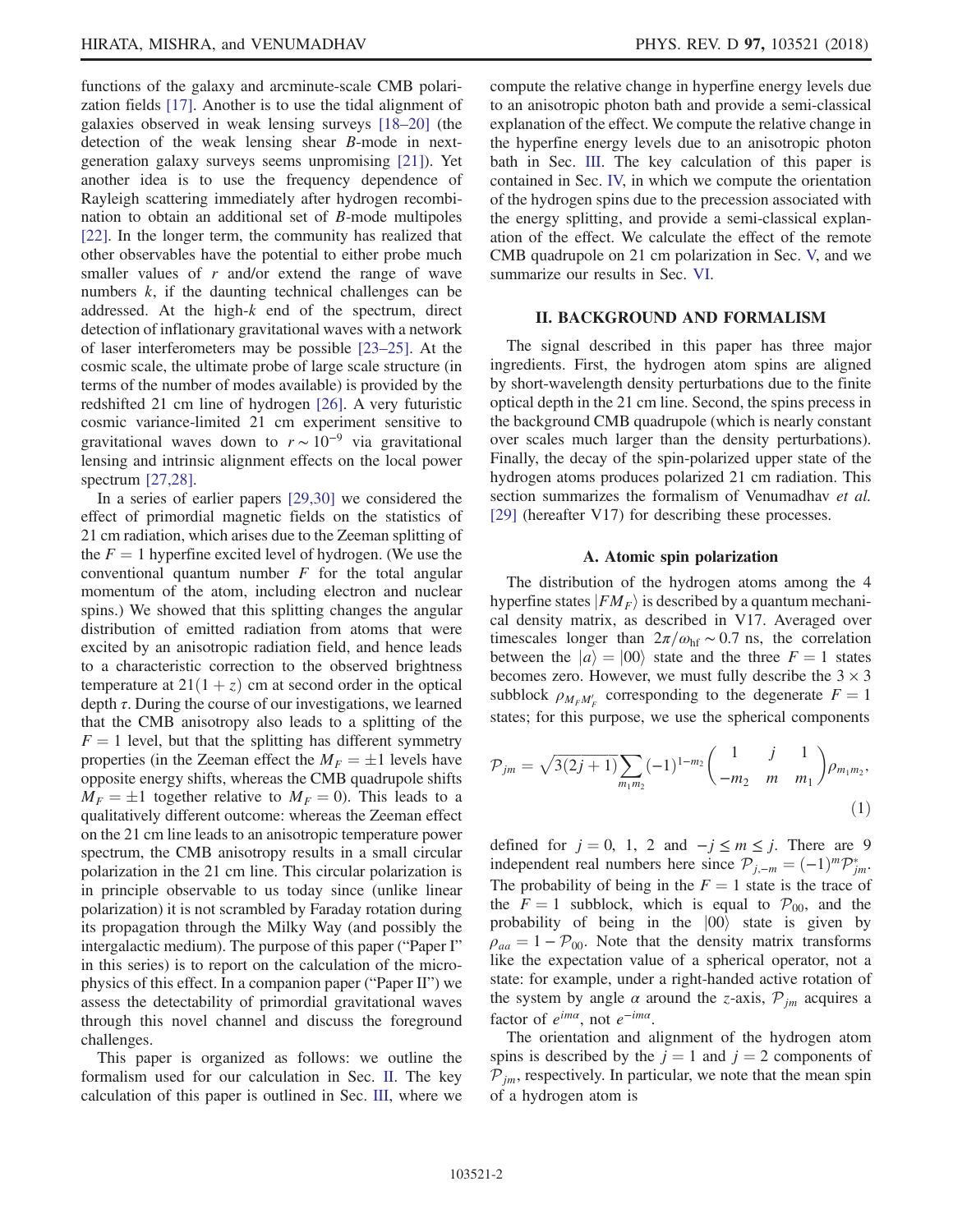$$
\langle \boldsymbol{F} \rangle = \frac{\hbar}{\sqrt{3}} \left[ -2(\Re \mathcal{P}_{11} \hat{\boldsymbol{e}}_x + \Im \mathcal{P}_{11} \hat{\boldsymbol{e}}_y) + \sqrt{2} \mathcal{P}_{10} \hat{\boldsymbol{e}}_z \right],\tag{2}
$$

where the symbols  $\Re$  and  $\Im$  denote the real and imaginary parts, respectively. The alignment or quadrupole moment of the distribution of spins is

$$
\langle F_{\langle \mu} F_{\nu \rangle} \rangle = \frac{\hbar^2}{\sqrt{3}} \begin{pmatrix} -\sqrt{\frac{1}{6}} \mathcal{P}_{20} + \Re \mathcal{P}_{22} & \Im \mathcal{P}_{22} & -\Re \mathcal{P}_{21} \\ \Im \mathcal{P}_{22} & -\sqrt{\frac{1}{6}} \mathcal{P}_{20} - \Re \mathcal{P}_{22} & -\Im \mathcal{P}_{21} \\ -\Re \mathcal{P}_{21} & -\Im \mathcal{P}_{21} & \sqrt{\frac{2}{3}} \mathcal{P}_{20} \end{pmatrix}, \tag{3}
$$

where the  $\langle \rangle$  brackets in the subscript denote the tracelesssymmetric part.

### B. Alignment by density perturbations

In a homogeneous and isotropic Universe, the hydrogen atom spins in the pre-reionization gas would point in random directions on average, i.e.,  $P_{jm} = 0$  for  $j \neq 0$ . A density perturbation in the pre-reionization cosmic gas, however, results in a local velocity gradient,  $\partial_i v_i$ , that has a traceless-symmetric part. This means that the optical depth of the 21 cm line is less than the cosmic mean optical depth for photons traveling in the "compressing" direction, and is greater for photons traveling in the "stretching" direction. Thus, the 21 cm radiation field incident on the hydrogen atoms is anisotropic; due to the transverse nature of electromagnetic waves, there is an associated anisotropy in the local magnetic field that is responsible for exciting the atoms to the  $F = 1$  level. The hydrogen atoms thus develop a spin polarization, with  $j = 2$  symmetry  $(\mathcal{P}_{2m} \neq 0)$  since it is sourced by a  $j = 2$  perturbation to the velocity gradient.

<span id="page-2-0"></span>The alignment so produced for a single Fourier mode has been calculated in Eq. (96) of V17:

$$
\mathcal{P}_{2m}(\boldsymbol{k}) = \frac{1}{20\sqrt{2}} \frac{T_{\star}}{T_{\gamma}} \left(1 - \frac{T_{\gamma}}{T_{s}}\right) \frac{\tau}{1 + x_{\alpha,(2)} + x_{c,(2)}}
$$

$$
\times f\delta(\boldsymbol{k}) \sqrt{\frac{4\pi}{5}} Y_{2m}(\boldsymbol{\hat{k}}), \tag{4}
$$

where k is the Fourier wave vector;  $\delta$  is the matter density perturbation; f is the rate of growth of structure, and is  $\approx$ 1 in the matter-dominated era;  $Y_{2m}$  is a spherical harmonic;  $\tau$ is the cosmic mean optical depth in the 21 cm line;  $T_{\star}$  = 68 mK is the hydrogen hyperfine splitting in temperature units;  $T_{\gamma} = 2.725(1 + z)$  K is the CMB temperature;  $x_{\alpha,(2)}$ and  $x_{c,(2)}$  are coefficients describing the rate of dealignment of polarized hydrogen atoms (these are dimensionless because they are defined relative to the rate of stimulated emission via the CMB); and we have dropped the term involving primordial magnetic fields (assumed negligible in this paper). Note that the alignment is proportional to the 21 cm optical depth, and would vanish in the case of  $T_s = T_\gamma$ . Furthermore, the alignment is in the direction of  $k$ , as must be true for a linear scalar perturbation.

The net spin orientation of  $j = 1$  symmetry ( $\mathcal{P}_{1m}$  or  $\langle \mathbf{F} \rangle$ ) must be zero for linear scalar perturbations because it transforms as an axial vector. Even going beyond linear perturbation theory, 21 cm absorption and emission can only source  $\mathcal{P}_{1m}$  if there is incident circularly polarized radiation (see Eqs. (34), (37), and (B12b) of Ref. [\[29\]](#page-19-14)). Thus we conclude that if only the conventional mechanisms are included, then  $\mathcal{P}_{1m} = 0$ .

### C. Precession in an anisotropic background

Hydrogen atoms that are aligned (in the  $j = 2$  or "headless-vector" sense) emit linearly but not circularly polarized radiation. As we will see in Sec. [II D](#page-3-1), we need  $\mathcal{P}_{1m} \neq 0$  to produce circular polarization.

If the hydrogen atoms are subjected to an anisotropic perturbation that lifts the degeneracy of the three  $F = 1$ states, then they will precess and  $\rho_{M_F M_F'}$  will change. Even a very weak perturbation will suffice: an  $F = 1$  hydrogen atom has a lifetime of  $t_d \sim T_{\star}/(AT_{\gamma}) \sim 10$  kyr (where A is the Einstein coefficient), and so order-unity precession angles could be realized if the energy levels shift by  $~\sim \hbar/10$  kyr. This was the key idea behind the search for ultraweak magnetic fields with cosmological 21 cm radiation [\[29\].](#page-19-14)

Quantum mechanically, precession of a spin- $F$  system is described by a Hermitian perturbation Hamiltonian  $\Delta \mathcal{E}_{M_F M'_F}$  where  $M_F$ ,  $M'_F \in \{-F \dots + F\}$ . The precession causes the density matrix evolves according to  $\dot{\rho}|_{\text{prec}} = i[\rho, \Delta \mathcal{E}]$ . Like the density matrix, the perturbation Hamiltonian has spherical components that transform as  $j = 0, 1, \ldots 2F$  (in our case:  $j = 0, 1,$  and 2). The monopole  $(j = 0)$  part of the perturbation Hamiltonian corresponds to an overall shift of the energy levels and causes no precession. The dipole  $(j = 1)$  part of the perturbation Hamiltonian would be sourced by an external magnetic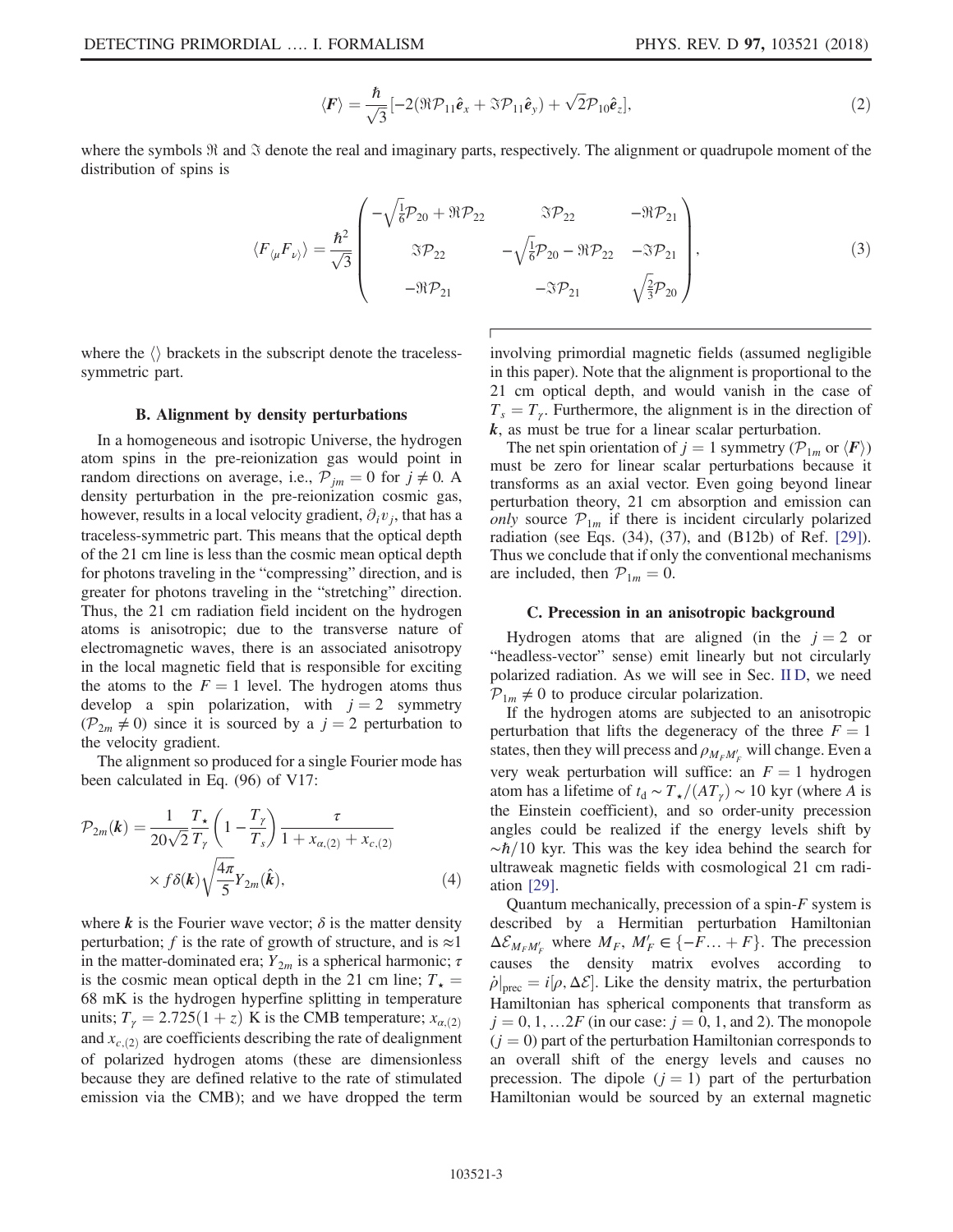The main effect of interest in this paper is that the CMB anisotropy can source the quadrupole  $(j = 2)$  part of the perturbation Hamiltonian. External perturbations with  $j \geq 2$  lead to more complicated evolution of the atomic density matrix since the precession is not a solid-body rotation: in particular, they can interconvert alignment  $P_{2m}$ and orientation  $\mathcal{P}_{1m}$ . This means that in the presence of a CMB quadrupole, the density perturbations can align the hydrogen spins by radiative transfer effects, and then precession can lead to a net spin orientation  $\langle \mathbf{F} \rangle \neq 0$ . Section [IV](#page-5-0) provides a detailed calculation of this effect.

### <span id="page-3-1"></span>D. Emission of circularly polarized radiation

When a hydrogen atom decays from  $F = 1$  to  $F = 0$ , its angular momentum is transferred to the emitted 21 cm photon. Therefore, if an observer views the gas along the z-direction, the observer will see a net circular polarization proportional to  $F_z$  or  $\mathcal{P}_{10}$ .

<span id="page-3-4"></span>Following the formalism of Ref. [\[29\]](#page-19-14), we describe circular polarization in terms of the multipole moments of the photon phase space density:

$$
\frac{f_{++}(\mathbf{r}, \omega, \hat{\mathbf{n}}) - f_{--}(\mathbf{r}, \omega, \hat{\mathbf{n}})}{2}
$$
\n
$$
= \sum_{j=0}^{\infty} \sum_{m=-j}^{j} \sqrt{\frac{4\pi}{2j+1}} f_{V,jm}(\mathbf{r}, \omega) Y_{jm}^*(\hat{\mathbf{n}}), \qquad (5)
$$

where  $f_{++}$  and  $f_{--}$  are the phase space densities for right- and left-circularly polarized radiation at angular frequency  $\omega$ , direction  $\hat{\boldsymbol{n}}$ , and position  $\boldsymbol{r}$ . Since there is a rapid change in the solution at the 21 cm line itself, the independent variable  $\omega$  is usually replaced by the cumulative line profile  $\mathcal{X} = \int \phi(\omega) d\omega$ , where  $\phi(\omega)$  is<br>the line profile (e.g., a Gaussian for a thermally broadthe line profile (e.g., a Gaussian for a thermally broadened line); we have  $\mathcal{X} = 0$  on the red side of the line and  $X = 1$  on the blue side. The radiative transfer equation is solved with the boundary condition of pure CMB (i.e., no circular polarization) at  $\mathcal{X} = 1$ , in much the same way as the original Sobolev line transfer problem [\[31\]](#page-19-15). The properties of the emitted radiation are extracted at  $\mathcal{X} = 0$ , and then transformed into observable quantities by assuming free-streaming (phase space density conserved along a geodesic).

We will show in Sec. [V B](#page-10-0) that in the limit of  $\tau \ll 1$ , the circular polarization on the red side of the line is

$$
f_{V,1m}(\mathcal{X}=0) = \sqrt{\frac{8}{3}} \frac{T_{\gamma} T_s}{T_{\star}^2} \tau \mathcal{P}_{1m}.
$$
 (6)

All aspects of this equation except for the numerical prefactor could be anticipated based on simple physical arguments. It is proportional to the net spin  $\langle F \rangle$  of the hydrogen atoms and the optical depth  $\tau$ , and has a dipolar form (if the radiation is right circularly polarized as seen from one direction, it is left circularly polarized as seen from the opposite direction). The factor of  $T_{\gamma}/T_{\star}$  is the stimulated emission factor. Finally, the factor of  $T_s/T_{\star}$  is the Rayleigh-Jeans phase space density that one would expect for an optically thick line.

#### III. MAGNETIC DIPOLE SPLITTING

<span id="page-3-0"></span>In this section, we will compute the perturbations to the sublevels of the  $F = 1$  level for neutral hydrogen atoms (in their ground electronic state) immersed in a possibly anisotropic CMB.

There is a history of finite-temperature calculations of the shifts of energy levels of atoms. Much of this work focused on the second order electric dipole induced shift in the ground and excited states [\[32](#page-19-16)–36], and recently finitetemperature quantum electrodynamics has been applied [\[37\]](#page-19-17). There has also been work on the effect of external fields (both static and dynamic) on the hyperfine splitting [\[38](#page-20-0)–41]. The energy shift caused by blackbody radiation has even been measured experimentally in alkali atom Rydberg states  $[42]$  and in the <sup>133</sup>Cs hyperfine transition [\[43,44\]](#page-20-2). None of these calculations provides the quantity we need, which is the relative change in the sub level energies (e.g.,  $\mathcal{E}_{M_F=1} - \mathcal{E}_{M_F=0}$ ) due to an anisotropic external blackbody. That calculation is the subject of this section. While the discussion here is self-contained, it draws heavily on the methodology of the aforementioned references.

#### A. Setup

<span id="page-3-2"></span>According to second-order perturbation theory, an interaction leads to a change in the Hamiltonian matrix element between two otherwise degenerate states:

$$
\Delta \mathcal{E}_{ji} = \left\langle \langle j | H_{\text{int}} | i \rangle + \sum_{n,\Gamma} \frac{\langle j | H_{\text{int}} | n, \Gamma \rangle \langle n, \Gamma | H_{\text{int}} | i \rangle}{\mathcal{E}_j - \mathcal{E}_{n,\Gamma}} \right\rangle_{\text{rad}},
$$
\n(7)

where  $H_{int}$  is the Hamiltonian of the interaction,  $|n\rangle$  denotes an intermediate state of the hydrogen atom,  $\Gamma$  denotes a state of the radiation field, and  $\mathcal{E}_{n,\Gamma}$  is the energy of  $|n\rangle$  plus the additional energy due to all photons present or absent in the intermediate state  $|\Gamma\rangle$  relative to the initial radiation state. The expectation value is taken over statistical realizations of the radiation field.

<span id="page-3-3"></span>Before we evaluate Eq. [\(7\)](#page-3-2), some simple comments are in order. We will consider here both the electric dipole and magnetic dipole interactions here, as it is not a priori obvious which dominates. In both cases, the interaction Hamiltonian can be written schematically in the form: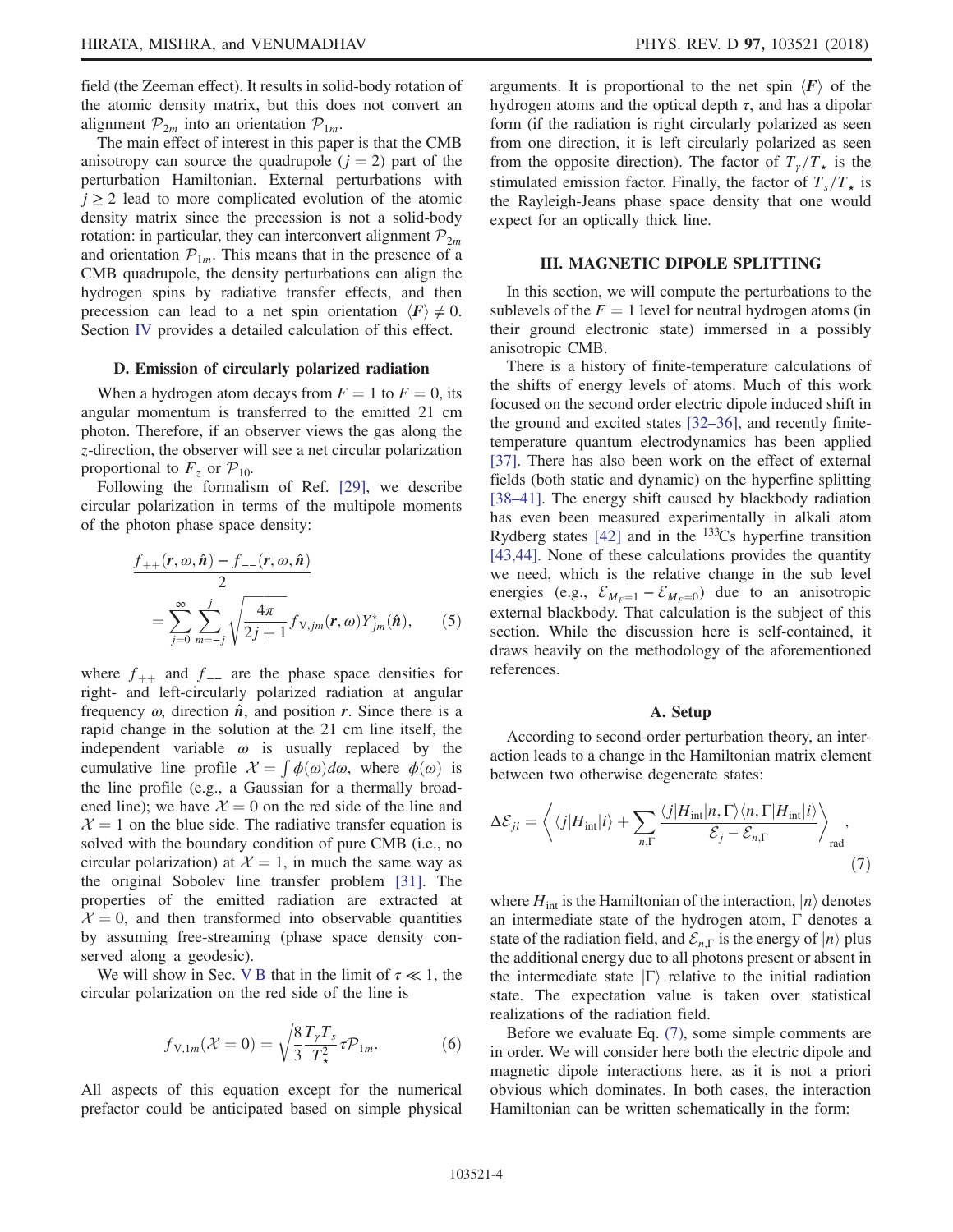$$
H_{\text{int}} = \sum_{mnA} C_{mnA} |m\rangle \langle n| a_A + \text{H.c.}, \tag{8}
$$

where  $a<sub>A</sub>$  is a photon annihilation operator in mode A (we have not chosen the planar or spherical basis yet) and  $C_{mnA}$ is a set of coefficients. Since averaged over a wave period the annihilation operator has zero expectation value, the expectation value of the first-order term in Eq. [\(7\)](#page-3-2) vanishes and we are left with the second-order term. Conceptually, this is because the mean of the electric or magnetic field of the radiation vanishes at the position of the atom. The second-order term in Eq. [\(7\)](#page-3-2) with the schematic form of Eq. [\(8\)](#page-3-3) gives

<span id="page-4-0"></span>
$$
\Delta \mathcal{E}_{ji} = \Delta \mathcal{E}_{ji} \text{(vac)} + \sum_{n,AB} \langle a_B^{\dagger} a_A \rangle \left( \frac{C_{jnA} C_{inB}^*}{\mathcal{E}_j - \mathcal{E}_n - \hbar \omega} + \frac{C_{njB}^* C_{niA}}{\mathcal{E}_j - \mathcal{E}_n + \hbar \omega} \right), \qquad (9)
$$

where  $\omega = \omega_A = \omega_B$  is the frequency of the background photon,  $\Delta \mathcal{E}_{ii}(\text{vac})$  is the energy shift in vacuum (the Lamb shift) and the radiation operators have been normalordered. The vacuum shift does not affect the degeneracy of the  $M_F$  sub levels since it respects isotropy, and in any case is already included in the measured hyperfine frequency.

Since all of the states for which we are computing energy shifts have positive parity, the remaining two terms in Eq. [\(9\)](#page-4-0) can be broken down into two pieces: a magnetic dipole shift (where both  $H_{int}$ s are magnetic dipole operations) and an electric dipole shift (where both are electric dipoles); cross-terms must vanish by parity. The magnetic dipole interaction is weaker, but has a smaller energy denominator for illumination by CMB photons; thus we do not know without a calculation which contribution dominates. The magnetic dipole term is calculated in the main text, where it is shown that it dominates. The electric dipole term is calculated in Appendix [A.](#page-11-1)

# <span id="page-4-2"></span>B. Computation of the magnetic dipole interaction

<span id="page-4-1"></span>We first consider the case of a magnetic dipole, where the interaction of the atom with incident radiation is described by a magnetic-type transition dipole moment  $\mu$  and an interaction Hamiltonian  $H_{int} = \mu \cdot \mathbf{B}$ . For incident radiation at frequency  $\omega$ ,

$$
\Delta \mathcal{E}_{ji}^{\text{m.d.}} = \sum_{n\mu\nu} \langle :B_{\mu}^{\text{rad}(-)} B_{\nu}^{\text{rad}(+)}:\rangle
$$

$$
\times \left[\frac{(\mu_{\mu})_{ni}(\mu_{\nu})_{jn}}{\mathcal{E}_{j} - \mathcal{E}_{n} - \hbar \omega} + \frac{(\mu_{\nu})_{ni}(\mu_{\mu})_{jn}}{\mathcal{E}_{j} - \mathcal{E}_{n} + \hbar \omega}\right], \qquad (10)
$$

where  $B_{\mu}^{\text{rad}}$  is the  $\mu$ -component of the magnetic field associated with the radiation and the subscripts  $\mu$  and  $\nu$ are summed over the 3 coordinate axes. Pairs of Roman subscripts on the right-hand side are shorthand for matrix elements of the dipole moment between atomic states. The  $(1)$  superscripts denote the positive and negative-frequency components, and ∶∶ is a reminder of normal ordering (which is already satisfied in this case).

The magnetic dipole operator from the  $1s_{1/2}(F = 1)$ level connects only to the  $1s_{1/2}(F = 0)$  and  $1s_{1/2}(F = 1)$ levels, with the electron magnetic moment dominating. As in V17, we use a lowercase roman " $a$ " to denote the  $1s_{1/2}(F = 0)$  level, and the appropriate magnetic quantum number to denote sublevels of the  $1s_{1/2}(F = 1)$  level. The relevant matrix elements of the transition dipole moment are

$$
(\mu_{\nu})_{am} = \frac{g_e \mu_B}{\hbar} \langle a | S_{e,\nu} | 1m \rangle = \frac{g_e \mu_B}{2} e_{(m),\nu}, \qquad (11)
$$

where  $\mu_B$  is the Bohr magneton and  $g_e \approx 2$  is the electron g-factor, and we used the notation for the helicity basis vectors

$$
e_{(0)} = e_z
$$
 and  $e_{(\pm 1)} = \mp \frac{1}{\sqrt{2}} (e_x \pm i e_y).$  (12)

<span id="page-4-3"></span>We find for the  $F = 1$  level that

$$
\Delta \mathcal{E}_{mm'}^{\text{m.d.}} = \frac{\mu_B^2}{\hbar} \sum_{\mu\nu} \langle :B_{\mu}^{\text{rad}(-)} B_{\nu}^{\text{rad}(+)}: \rangle
$$
  
 
$$
\times \left[ -\frac{\omega_{hf}}{\omega^2 - \omega_{hf}^2} (e_{(m')\nu} e_{(m)\mu}^* + e_{(m')\mu} e_{(m)\nu}^*) + (\mu\nu \text{ antisym.}) \right], \qquad (13)
$$

where " $\mu\nu$  antisym." denotes terms antisymmetric in  $\mu$  and  $\nu$  that will not be needed. Taylor-expanding to first order in  $\mathcal{E}_i - \mathcal{E}_n$  (valid since CMB photon frequencies are much greater than  $\omega_{hf}$ ), we can write

$$
\Delta \mathcal{E}_{mm'}^{\text{m.d.}} = \frac{\mu_B^2}{\hbar \omega} \sum_{\mu\nu} \langle : B_{\mu}^{\text{rad}(-)} B_{\nu}^{\text{rad}(+)} : \rangle
$$
  
 
$$
\times \left[ -\frac{\omega_{hf}}{\omega} \left( e_{(m')\nu} e_{(m)\mu}^* + e_{(m')\mu} e_{(m)\nu}^* \right) + (\mu \nu \text{ antisym.}) \right]. \tag{14}
$$

The magnetic field power spectrum  $\langle :B_{\mu}^{\text{rad}(-)}B_{\nu}^{\text{rad}(+)}: \rangle$  is  $\mu\nu$ <br>symmetric, if the CMB has only intensity and linear symmetric if the CMB has only intensity and linear polarization (with negligible circular polarization). Therefore we drop the " $\mu\nu$  antisym." term. The angular anisotropy (including the quadrupole  $\ell = 2$ , but not the dipole  $\ell = 1$  due to parity considerations) can contribute to the surviving term. The isotropic CMB background can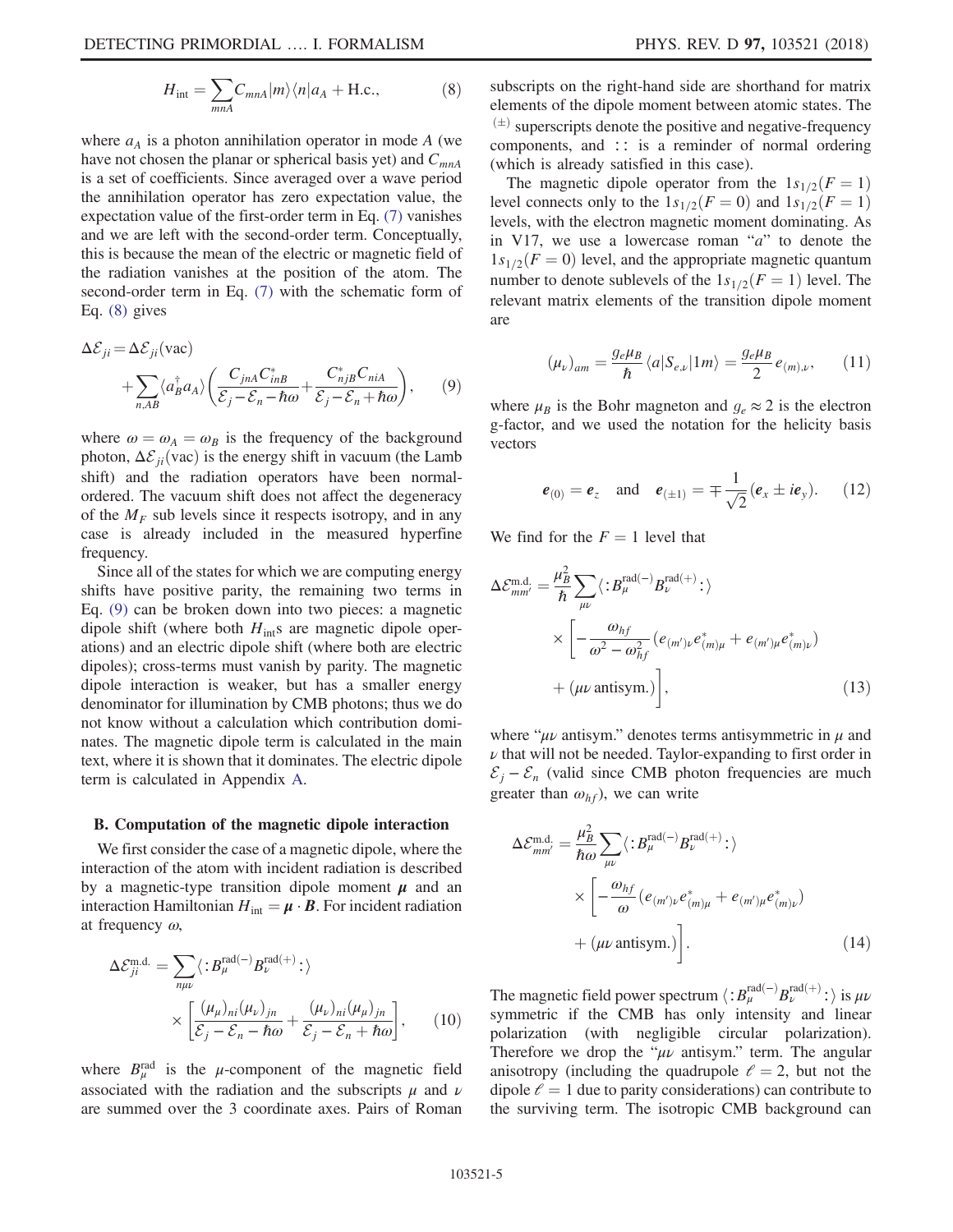contribute as well, but it shifts all three  $M_F$  values by the same amount and so does not contribute to splitting.

We can now estimate the magnetic dipole energy shift caused by the CMB. For a blackbody at temperature  $T_{\gamma}$ , the radiative part of the magnetic field has a mean squared value  $\langle :B^{\text{rad}2}: \rangle = 4\pi a_{\text{rad}} T_f^4$ , where  $a_{\text{rad}}$  is the radiation<br>energy density constant. Heing that half of the energy energy density constant. Using that half of the energy density is at positive frequency and half at negative, and that the mean square magnetic field is equally distributed on the 3 coordinate axes, we find

<span id="page-5-4"></span>
$$
\langle :B_{\mu}^{\text{rad}(-)}B_{\nu}^{\text{rad}(+)}: \rangle = \frac{2}{3}\pi a_{\text{rad}}T_{\gamma}^{4}\delta_{\mu\nu}.
$$
 (15)

The mean value of  $\omega^{-2}$  over the spectrum, weighted by energy density, is  $\langle \omega^{-2} \rangle = (5/2\pi^2)(k_B T_\gamma/\hbar)^{-2}$ . Thus the CMB-induced energy shift is

$$
\Delta \mathcal{E}_{mm'}^{\text{m.d.}} = -\frac{\mu_B^2}{\hbar} \frac{5\omega_{hf}}{2\pi^2 (k_B T_\gamma/\hbar)^2} \frac{2\pi a_{\text{rad}} T_\gamma^4}{3} (2\delta_{mm'})
$$
  
= -1.2 × 10<sup>-9</sup> s<sup>-1</sup>  $\left(\frac{T_\gamma}{60 \text{ K}}\right)^2 \hbar \delta_{mm'}$ . (16)

The energy splitting between different values of  $m$  arises from the quadrupole anisotropy in the CMB that causes the tensor  $\langle :B^{\text{rad2}}: \rangle$  to have a symmetric-traceless component. Let us consider a quadrupole anisotropy of the form  $T(\mathbf{n}) = T_{\gamma} [1 + a_{20}Y_{20}(\mathbf{n})]$ . Then by symmetry around the z-axis, the magnetic fields on the x, y, and z axes are still uncorrelated, but the z magnetic dipole sees a mean temperature of  $T<sub>\gamma</sub>[1-(20\pi)^{-1/2}a_{20}]$  and the x and y dipoles see a mean temperature of  $T_{\gamma} [1 + (80\pi)^{-1/2} a_{20}]$ . This difference in temperatures leads to a difference in the energy given by

<span id="page-5-1"></span>
$$
\frac{\Delta \mathcal{E}_{11}^{\text{m.d.}} - \Delta \mathcal{E}_{10}^{\text{m.d.}}}{\hbar} = -\sqrt{\frac{5}{\pi^3}} \frac{\mu_B^2 \omega_{hf} a_{\text{rad}} T_\gamma^2}{k_B^2} a_{20}
$$

$$
= -4.4 \times 10^{-10} \text{ s}^{-1} \left(\frac{T_\gamma}{60 \text{ K}}\right)^2 a_{20}. \tag{17}
$$

For typical CMB quadrupole anisotropies of order  $2 \times 10^{-5}$ , and temperatures of order 60 K ( $z \sim 20$ ), the energy splitting and hence the precession rate is of order  $10^{-14}$  s<sup>-1</sup>.

#### C. Generalization to arbitrary CMB anisotropy

The calculation above is valid strictly only for the  $a_{20}$ quadrupole moment of the CMB. However, it is easily

generalized to other components. First, we recall that the tensor  $\langle :B_{\mu}^{\text{rad}(-)}B_{\nu}^{\text{rad}(+)}: \rangle$  has spin-0, 1, and 2 parts, all of nositive parity and that symmetry requires that they can be positive parity, and that symmetry requires that they can be contributed only by the CMB monopole (mean temperature), the circular polarization dipole ( $\ell = 1$ ), and the quadrupole anisotropy ( $\ell = 2$  T or E-mode polarization) respectively. Neglecting the E-mode polarization in comparison to the much larger temperature quadrupole, we conclude that the energy shift matrix element due to the CMB anisotropies,  $\Delta \mathcal{E}_{mm'}^{\text{m.d.}}$ , has the property

<span id="page-5-2"></span>
$$
\Delta \mathcal{E}_{m,m'}^{\text{m.d.}} \propto \sum_{m''} (-1)^m \begin{pmatrix} 1 & 2 & 1 \\ -m & m'' & m' \end{pmatrix} a_{2,m''}
$$
 (18)

on account of the Wigner-Eckart theorem. Defining the combination of constants

$$
K_{\text{mag}} \equiv \sqrt{\frac{50}{3\pi^3}} \frac{\mu_B^2 \omega_{hf} a_{\text{rad}} T_{\gamma,0}^2}{k_B^2} = 1.65 \times 10^{-12} \text{ s}^{-1},\qquad(19)
$$

<span id="page-5-3"></span>we may use Eq. [\(17\)](#page-5-1) to find the constant of proportionality in Eq. [\(18\):](#page-5-2)

<span id="page-5-0"></span>
$$
\Delta \mathcal{E}_{m,m'}^{\text{m.d.}} = \hbar K_{\text{mag}} (1+z)^2 \sum_{m''} (-1)^m \begin{pmatrix} 1 & 2 & 1 \\ -m & m'' & m' \end{pmatrix} a_{2,m''}.
$$
\n(20)

#### IV. EFFECT ON ATOMIC DENSITY MATRIX

The main result of the previous section is Eq. [\(20\),](#page-5-3) which is the perturbation to the sublevels of the  $F = 1$  level of neutral hydrogen atoms due to a quadrupolar CMB anisotropy. In this section, we will derive the effect of this perturbation on the density matrix of the hydrogen atoms.

#### A. Computation of the change in density matrix

The relevant part of the atomic density matrix evolves in accordance with the energy shift  $\Delta \mathcal{E}_{m,m'}$  just as it does with any other energy shift:

$$
\dot{\rho}_{mm'}^{\text{shift}} = i[\rho, \Delta \mathcal{E}]_{mm'} = i\rho_{mm_1} \Delta \mathcal{E}_{m_1m'} - i\Delta \mathcal{E}_{mm_1} \rho_{m_1m'}.
$$
 (21)

Using Eq. [\(20\)](#page-5-3), we can determine the evolution of the spherical components of the density matrix,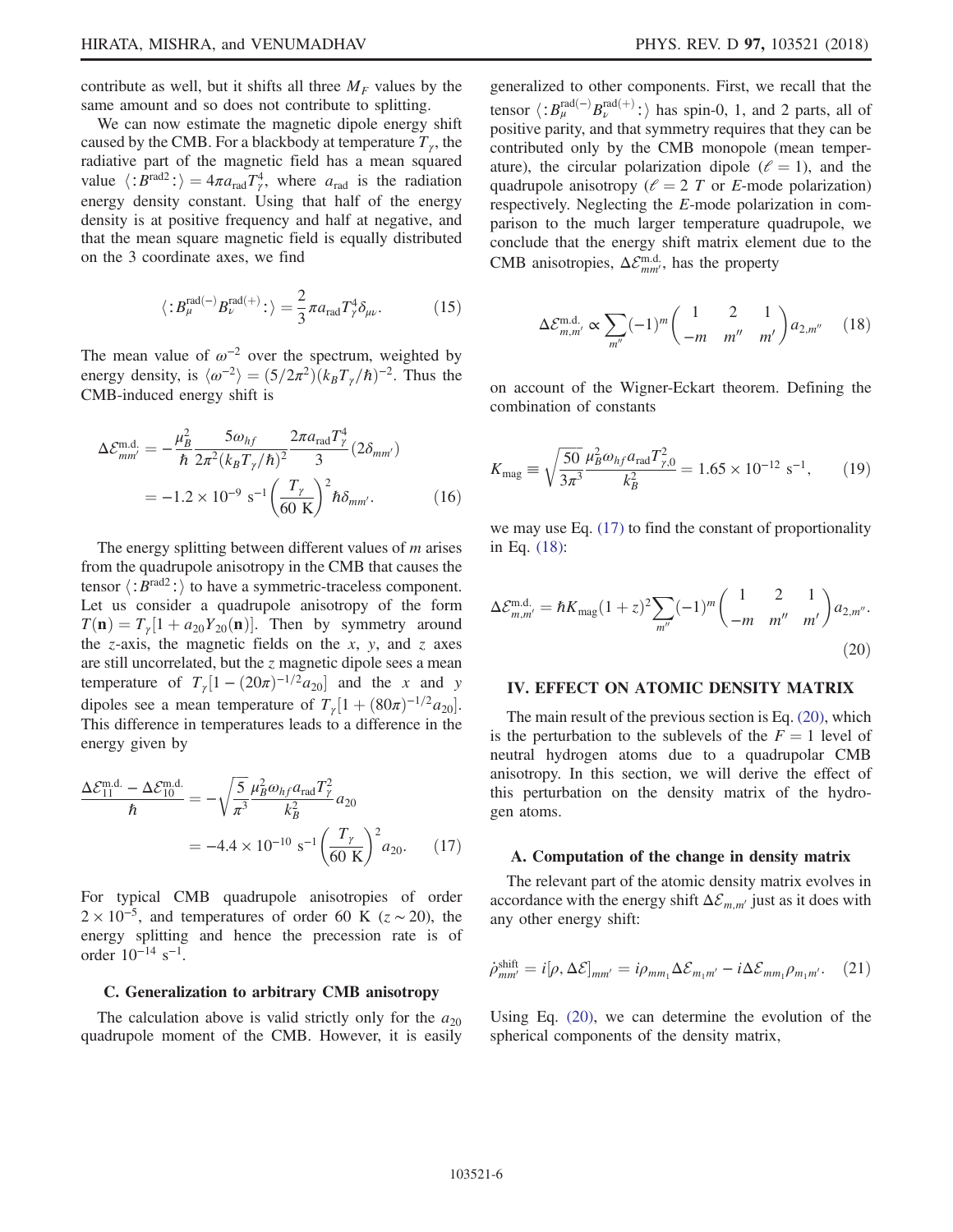$$
\dot{\mathcal{P}}_{jm} = \sqrt{3(2j+1)} \sum_{m_1, m_2} (-1)^{1-m_2} \left( \frac{1}{-m_2} \frac{j}{m} \frac{1}{m_1} \right) \dot{\rho}_{m_1, m_2}
$$
\n
$$
= i\sqrt{3(2j+1)} K_{\text{mag}} (1+z)^2 \sum_{m'', m_3, m_1, m_2} (-1)^{-m_2 + m_1} \left( \frac{1}{-m_2} \frac{j}{m} \frac{1}{m_1} \right) \left( \frac{1}{-m_1} \frac{2}{m''} \frac{1}{m_3} \right) a_{2,m''} \rho_{m_3, m_2} + \text{H.c.}
$$
\n
$$
= i\sqrt{2j+1} K_{\text{mag}} (1+z)^2 \sum_{m'', m_3/m_1, m_2} (-1)^{-1+m_1} \left( \frac{1}{-m_2} \frac{j}{m} \frac{1}{m_1} \right) \left( \frac{1}{-m_1} \frac{2}{m''} \frac{1}{m_3} \right)
$$
\n
$$
\times a_{2,m''} \sqrt{2j'+1} \left( \frac{1}{-m_2} \frac{j'}{m'} \frac{1}{m_3} \right) \mathcal{P}_{j'm'} + \text{H.c.}
$$
\n
$$
= i\sqrt{2j+1} K_{\text{mag}} (1+z)^2 \sum_{j'm'm''} (-1)^{1+j+j+m'} \sqrt{2j'+1} \left\{ \frac{j}{1} \frac{2}{1} \frac{j'}{1} \right\} \left( \frac{j}{m} \frac{2}{m''} \frac{j'}{m''} \right) a_{2,m''} \mathcal{P}_{j'm'} + \text{H.c.}
$$
\n
$$
= i\sqrt{2j+1} K_{\text{mag}} (1+z)^2 \sum_{j'm'm''} (-1)^{1+j+j+m'} \sqrt{2j'+1} \left\{ \frac{j}{1} \frac{2}{1} \frac{j'}{1} \right\} \left( \left( \frac{j}{m} \frac{2}{m''} \frac{j'}{m''} \right) a_{2,m''} \mathcal{P}_{j'm'} + \text{H.c.}
$$
\n
$$
-(-1)^m \left( \frac{j}{-m} \frac{2}{m''} \frac{j'}{m''} \right) a_{2,m''}^2 \mathcal{P
$$

[Here "H.c." denotes the addition of the same term but with the replacement  $m \to -m$ , a complex conjugate, and a factor of  $(-1)^m$ . In the last steps this term is evaluated, leading ultimately to a cancellation if  $j + j'$  is even and a factor of 2 if  $j + j'$  is odd. The unusual factor of  $(-1)^{m'}$ rather than  $(-1)^m$  is the result of the complex conjugation conventions: spherical tensor operators such as  $P_{jm}$  are defined to pick up a factor of  $e^{im\alpha}$  under active right-handed rotation by  $\alpha$  around the  $+z$  axis, whereas the CMB multipole moments  $a_{2m}$  are defined like coefficients of quantum states to have a factor of  $e^{-im\alpha}$ .] Due to the  $j + j' =$  odd rule and the triangle inequality, only the terms with  $(j, j') = (1, 2)$  or (2,1) contribute, and the 6*j*-symbols<br>for these perspecters evolute to  $1/\sqrt{20}$ . Thus we find that for these parameters evaluate to  $-1/\sqrt{20}$ . Thus we find that

$$
\dot{\mathcal{P}}_{00} = 0, \qquad (23a)
$$

<span id="page-6-1"></span><span id="page-6-0"></span>
$$
\dot{\mathcal{P}}_{1m} = -\sqrt{3}iK_{\text{mag}}(1+z)^{2} \sum_{m'm''} \begin{pmatrix} 1 & 2 & 2 \\ m & m'' & -m' \end{pmatrix}
$$
  
  $\times (-1)^{m'} a_{2,m''} \mathcal{P}_{2m'}, \text{ and}$  (23b)

$$
\dot{\mathcal{P}}_{2m} = -\sqrt{3}iK_{\text{mag}}(1+z)^{2} \sum_{m'm''} \begin{pmatrix} 2 & 2 & 1 \\ m & m'' & -m' \end{pmatrix}
$$

$$
\times (-1)^{m'} a_{2,m''} \mathcal{P}_{1m'}.
$$
(23c)

[Since the precession does not move atoms into or out of the  $F = 1$  level, we already knew that  $\mathcal{P}_{00} = 0$ . However the terms describing orientation and alignment required a detailed calculation.]

The key result of this section is Eq. [\(23b\).](#page-6-0) This equation demonstrates that in the presence of a CMB quadrupole anisotropy  $(a_{2,m^{\prime\prime}})$  and atoms aligned by an anisotropic local velocity gradient ( $\mathcal{P}_{2,m'}$ ), a net magnetic moment of the atoms will develop  $(\mathcal{P}_{1,m})$ . This is a new feature that is not caused by a background magnetic field (static Zeeman effect) due to its different symmetry. As we will see later, the net magnetic moment manifests itself observationally by producing circularly polarized 21 cm radiation.

### B. Semiclassical explanation of the effect

While Eq. [\(23\)](#page-6-1) was derived via a fully quantum mechanical calculation, it is instructive to have a semiclassical explanation of the magnetic dipole effect. In classical language, the aforementioned calculation argues that a high-frequency oscillating magnetic field (say, on the z-axis) can interact with atoms whose magnetic moments have no net orientation ( $\langle F \rangle = 0$ ) but have a quadrupole alignment (say,  $\langle F_xF_z \rangle > 0$ ), and endow them with a net orientation (in this case,  $\langle F_v \rangle > 0$ ). There are some uniquely quantum aspects to this effect, but it turns out that the basic phenomenon exists in classical mechanics.

Let us consider a simple classical model consisting of an electron of spin  $S_e$  and magnetic moment  $\mu_e$ , and a proton of spin  $S_p$  and magnetic moment  $\mu_p$ . We assume that the electron explores a cloud around the proton with probability distribution given by the 1s orbital, and henceforth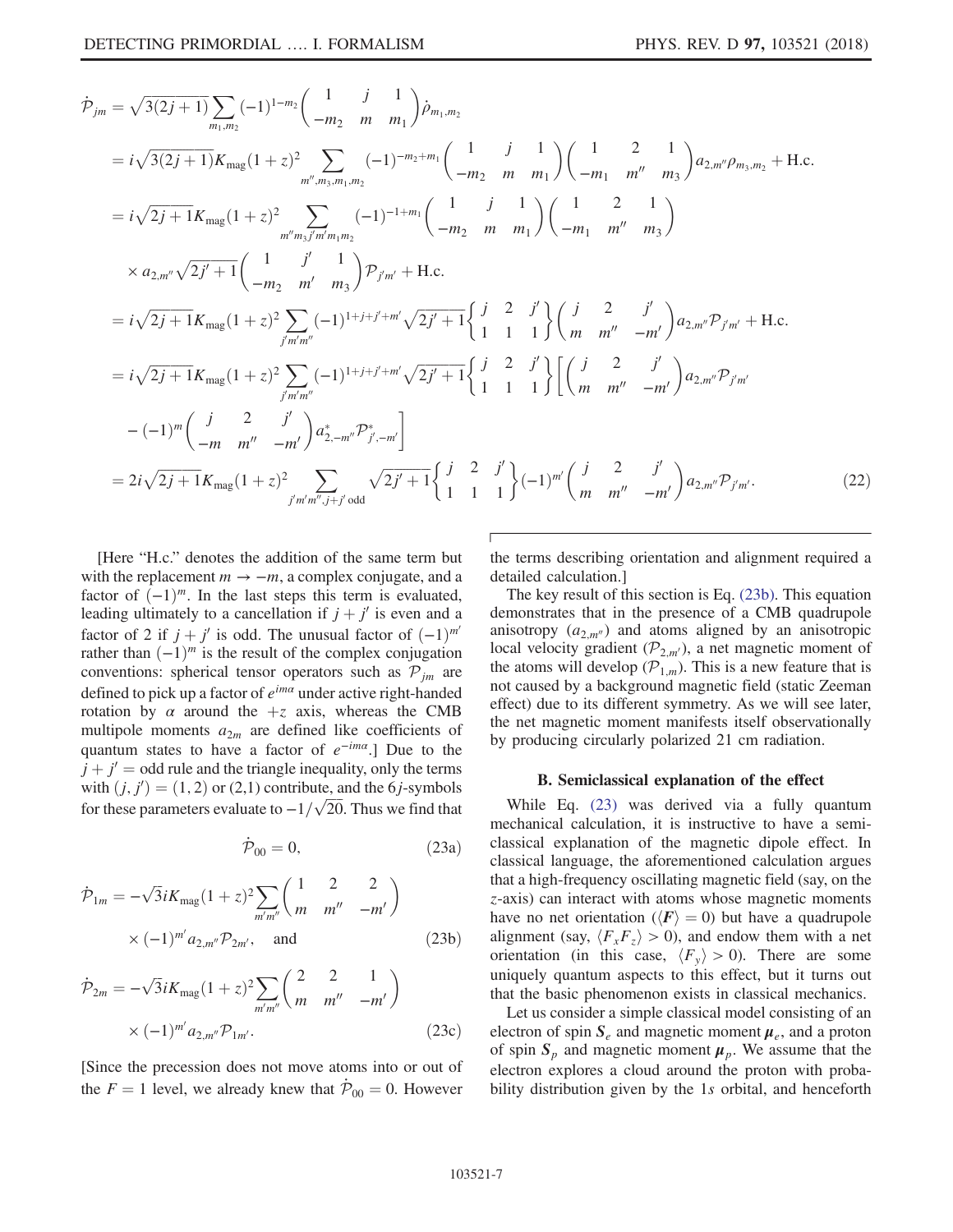ignore the electron's positional degrees of freedom. We then impose an external magnetic field  $\mathbf{B}(t)$  with zero mean value.

<span id="page-7-0"></span>Let us first neglect the spin of the proton, i.e., assume the electron is isolated. In this case, the electron spin evolves due to the torque exerted by the external magnetic field, i.e.,

$$
\dot{\mathbf{S}}_e = \boldsymbol{\mu}_e \times \boldsymbol{B}(t) = -\frac{g_e e}{2m_e c} \mathbf{S}_e \times \boldsymbol{B}(t). \tag{24}
$$

Now let us suppose that the oscillating magnetic field has the form  $\mathbf{B}_0 \cos(\omega t)$  (we will take  $\mathbf{B}_0$  to be in the z-direction, i.e., toward the North Pole in the descriptions in the text). It is possible to solve Eq. [\(24\)](#page-7-0) exactly, but for our purposes, it is sufficient to treat the effect of the magnetic field perturbatively (in powers of the amplitude  $B_0$ ) around a background state with the electron spin fixed in direction along  $S_e^{(0)}$ . In this case, the first order piece  $S_e^{(1)}$  satisfies

$$
\dot{\mathbf{S}}_e^{(1)} = -\frac{g_e e}{2m_e c} \mathbf{S}_e^{(0)} \times \mathbf{B}_0 \cos(\omega t). \tag{25}
$$

<span id="page-7-4"></span>Integrating, we find

$$
\mathbf{S}_e^{(1)} = -\frac{g_e e}{2m_e c\omega} \mathbf{S}_e^{(0)} \times \mathbf{B}_0 \sin(\omega t). \tag{26}
$$

We can recognize this as the standard precession of the direction of electron spin, except that the direction of precession alternates due to the oscillatory nature of the field: it is a quarter-cycle out of phase with the driving field, as expected, and is in the usual  $S_e^{(0)} \times B_0$  direction of magnetic torque. This is illustrated in Fig. [1\(a\):](#page-7-1) when  $B_0$  is on the z-axis, the trajectory explores the "east-west" direction relative to the unperturbed spin vector.

<span id="page-7-2"></span>Next, we include the spin of the proton. The torque on the electron now takes the form

$$
\dot{S}_e = \mu_e \times \boldsymbol{B}(t) - \frac{\omega_{hf}}{\hbar} \boldsymbol{S}_e \times \boldsymbol{S}_p
$$
  
= 
$$
-\frac{g_e e}{2m_e c} \boldsymbol{S}_e \times \boldsymbol{B}(t) - \frac{\omega_{hf}}{\hbar} \boldsymbol{S}_e \times \boldsymbol{S}_p,
$$
 (27)

<span id="page-7-3"></span>where the precession frequency of the electron spin around the proton is identified as the hyperfine splitting frequency. (The prefactor shown is quantum mechanically correct, since it corresponds to an interaction energy of  $\omega_{hf}S_e \cdot S_p/\hbar$ .) There is a similar relation for the proton,

$$
\dot{\mathbf{S}}_p = \frac{\omega_{hf}}{\hbar} \mathbf{S}_e \times \mathbf{S}_p. \tag{28}
$$

We neglect the direct torquing of the proton by the oscillating magnetic field, since this torque is negligible compared to that on the electron.

We perturbatively solve Eqs.  $(27)$  and  $(28)$  (in powers of B) about a background state with the electron and proton spins parallel and fixed  $S_e^{(0)} = S_p^{(0)}$ . We further assume that  $\omega \gg \omega_e$ , so that the electron spin oscillates faster than it  $\omega \gg \omega_{hf}$ , so that the electron spin oscillates faster than it

<span id="page-7-1"></span>

FIG. 1. Semiclassical explanation of the effect. All panels assume an oscillating externally applied magnetic field,  $B = B_0 \hat{z} \cos \omega t$ . Left panel: The blue line is the trajectory of the tip of an isolated electron's spin vector  $S_e$  (shown with dashed black lines). Points A, B, C, and D are positions on the trajectory at  $\omega t = 0$ ,  $\pi/2$ ,  $\pi$ , and  $3\pi/2$ , respectively. Middle panel: This shows the effect of adding a proton spin  $S_p$  with a hyperfine interaction  $(\omega_{hf}/\hbar)S_e \cdot S_p$ . The blue trajectory and points A, B, C, and D are as in the left panel. The red lines show the instantaneous torque on the spin  $S<sub>e</sub>$  due to the external magnetic field. Due to the additional oscillation along the polar direction, the average torque over a period is nonzero. Hence, the trajectory of the spin is no longer closed, and secularly drifts. Right panel: This shows the statistical effect of the secular drift of the middle panel. Colors show a quadrupolar probability distribution (of the x-z type; blue is higher) of the direction  $\hat{S}_e$  on the unit sphere. The eastward (westward) secular drift in the upper (lower) hemisphere leads to a net bias in the distribution toward  $\hat{y}$ .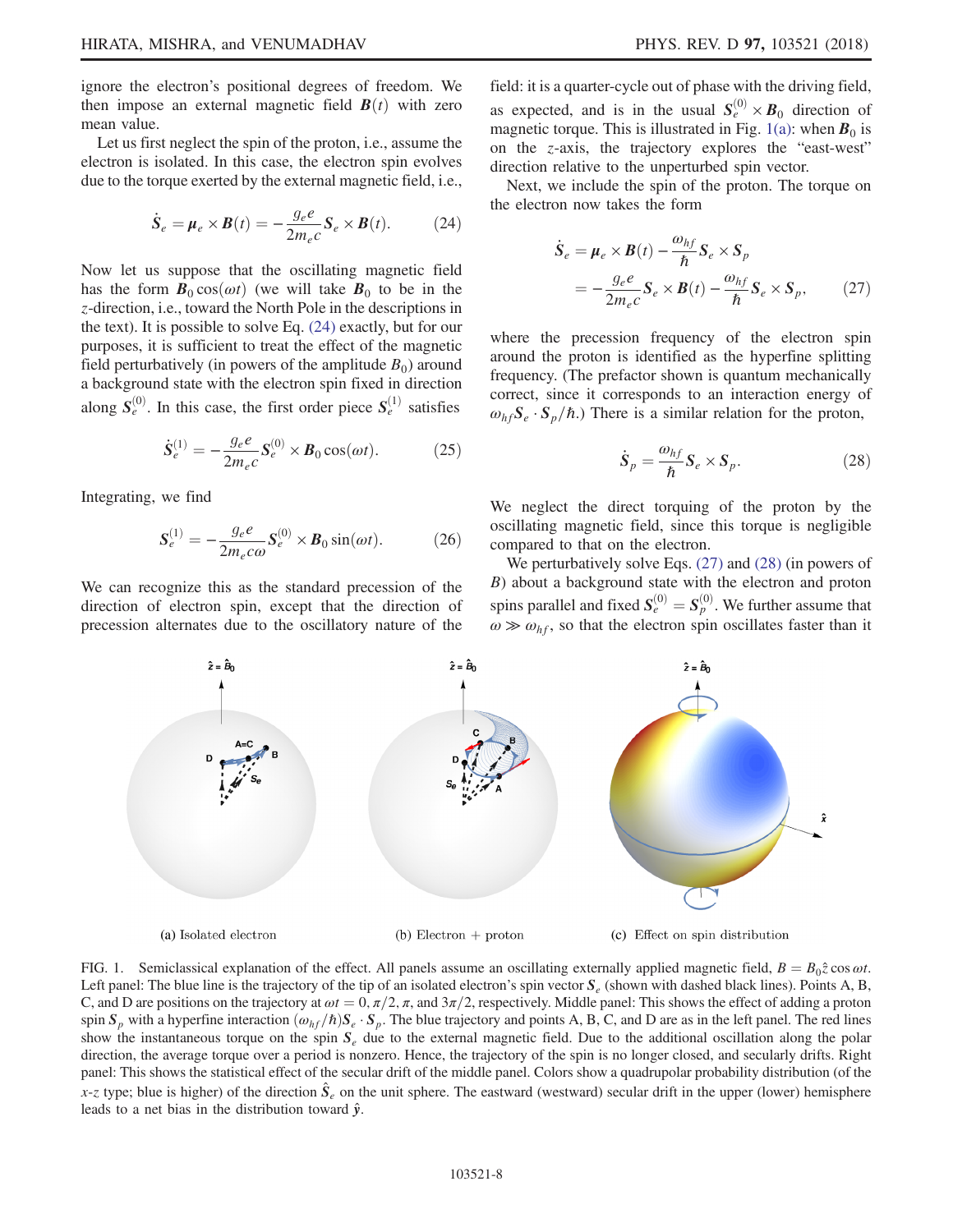can exchange angular momentum with the proton and hence  $S_e^{(1)} \gg S_p^{(1)}$ . In this case, Eq. [\(27\)](#page-7-2) gives us that

$$
\dot{S}_e^{(1)} = -\frac{g_e e}{2m_e c} S_e^{(0)} \times B_0 \cos(\omega t) - \frac{\omega_{hf}}{\hbar} S_e^{(1)} \times S_p^{(0)}, \quad (29)
$$

or integrating:

$$
\mathbf{S}_e^{(1)} = -\frac{g_e e}{2m_e c\omega} \mathbf{S}_e^{(0)} \times \mathbf{B}_0 \sin(\omega t) - \frac{\omega_{hf}}{\hbar} \left[ \int \mathbf{S}_e^{(1)} dt \right] \times \mathbf{S}_p^{(0)}.
$$
\n(30)

<span id="page-8-1"></span>This is a recursive form for  $S_e^{(1)}$ . In the limit  $\omega \gg \omega_{hf}$ , it has the solution

$$
\mathbf{S}_{e}^{(1)} = -\frac{g_{e}e}{2m_{e}c\omega}\mathbf{S}_{e}^{(0)} \times \mathbf{B}_{0} \sin(\omega t)
$$

$$
-\frac{\omega_{hf}}{\hbar} \frac{g_{e}e}{2m_{e}c\omega^{2}} (\mathbf{S}_{e}^{(0)} \times \mathbf{B}_{0}) \times \mathbf{S}_{p}^{(0)} \cos(\omega t)
$$

$$
+ \mathcal{O}(\omega^{-3}). \tag{31}
$$

The first term in this equation is identical to that in Eq. [\(26\)](#page-7-4), and has the same interpretation. The second term is new, and represents a "north-south nodding" in the plane containing  $S_e^{(0)}$  and  $B_0$  that is in phase with the applied field. The recursive solution for  $S_e^{(1)}$  makes its physical origin clear: the electron spin is trying to precess around the proton spin due to the hyperfine interaction. The solution is illustrated by the thick solid blue curve in Fig. [1\(b\).](#page-7-1) When  $\omega t = -\pi/2$  (i.e., the standard precession is at its western limit; this is point D in the figure), the electron spin vector points slightly to the west of the proton spin vector, and hence the hyperfine interaction nudges the electron spin to the south and the proton spin to the north. The opposite happens at the eastern limit (point B in the figure). Hence when  $\omega t = 0$  (the oscillating magnetic field points to the North Pole; point A in the figure), the electron spin is slightly south of its mean position, and when  $\omega t = \pi$  (the oscillating magnetic field points to the South Pole; point C in the figure), the electron spin is slightly north of its mean position. The net result is that the spin traces out a trajectory that loops around the unperturbed direction  $S_e^{(0)}$ .

<span id="page-8-2"></span>The second term in Eq. [\(31\)](#page-8-1) is interesting because it is in phase with the applied magnetic field, and hence leads to a nonzero time-averaged torque. This torque is

$$
\langle \mu_e \times \boldsymbol{B}(t) \rangle = \frac{\omega_{hf}}{2\hbar\omega^2} \left(\frac{g_e e}{2m_e c}\right)^2 \left[ (\boldsymbol{S}_e^{(0)} \times \boldsymbol{B}_0) \times \boldsymbol{S}_p^{(0)} \right] \times \boldsymbol{B}_0
$$

$$
= \frac{\omega_{hf}}{2\hbar\omega^2} \left(\frac{g_e e}{2m_e c}\right)^2 (\boldsymbol{B}_0 \cdot \boldsymbol{S}_p^{(0)}) (\boldsymbol{B}_0 \times \boldsymbol{S}_e^{(0)}).
$$
(32)

This torque is eastward if the atom spin is in the northern hemisphere and westward if it is in the southern hemisphere.

The reason for the nonzero net torque becomes clear when we consider Fig. [1\(b\)](#page-7-1). Magnetic torques only act on the component of magnetic moment perpendicular to  $\bm{B}$ . If the atom spin is in the northern hemisphere, as in the figure, then this component  $\mu_{\perp}$  is larger when the electron spin is south of its mean position ( $\omega t = 0$ , i.e., point A in the figure) and smaller when it is north of the mean position ( $\omega t = \pi$ , i.e., point C in the figure). Thus, there is an imbalance between eastward and westward precession, which prevents the trajectory from closing in on itself and makes it secularly drift eastward (as shown by the thin blue line in the figure). The imbalance has the opposite sign in the southern hemisphere, and the resulting drift is westward.

Figure [1\(c\)](#page-7-1) shows how this secular drift acts on an initial quadrupole moment with  $x - z$  alignment and produces a net atomic spin in the y-direction,  $\langle F_v \rangle > 0$ . This is because the secular drift is inequivalent to a solid body rotation: the hot spots in the northern and hemispheres are moved eastward and westward, respectively, which biases the spin distribution toward the  $\hat{y}$  direction.

Using that the electron and proton spins are of order  $\hbar$ and assuming angular misalignments of order unity, the inverse timescale for this process is of order

$$
\tau_{\text{quad}\to\text{dip}}^{-1} \sim \frac{|\langle \mu_e \times B(t) \rangle|}{\hbar} \sim \frac{\omega_{hf}}{2\hbar\omega^2} \left(\frac{g_e e}{2m_e c}\right)^2 \frac{B^{\text{rad}2} \hbar^2}{\hbar} \sim \frac{\omega_{hf}}{\omega^2} \left(\frac{g_e \mu_B B^{\text{rad}}}{\hbar}\right)^2.
$$
\n(33)

Using Eq. [\(15\)](#page-5-4) for the magnetic field,  $\omega \sim \hbar T_{\gamma}/k_B$ , and inserting a factor of the anisotropy  $a_{20}$  since only the anisotropic part of the radiation field contributes [note in Eq. [\(32\)](#page-8-2) that the torque averaged over directions of  $B_0$ vanishes], we see that this inverse timescale is indeed of order  $K_{\text{mag}}(1+z)^2$ .

### <span id="page-8-0"></span>V. EFFECT ON 21 CM POLARIZATION

We are now ready to compute the effect of the CMB quadrupole on the local power spectrum of 21 cm radiation and its circular polarization. We consider a small-scale Fourier mode with wave vector  $k$ , in the presence of a background CMB quadrupole  $a_{2m}$ . We first compute the orientation part of the density matrix  $\mathcal{P}_{1m}$  in Sec. [VA,](#page-9-0) by taking into account precession as well as the conventional radiative processes that depolarize the hydrogen spins. Next, in Sec. [V B](#page-10-0), we compute the resulting circular polarization seen by a distant observer.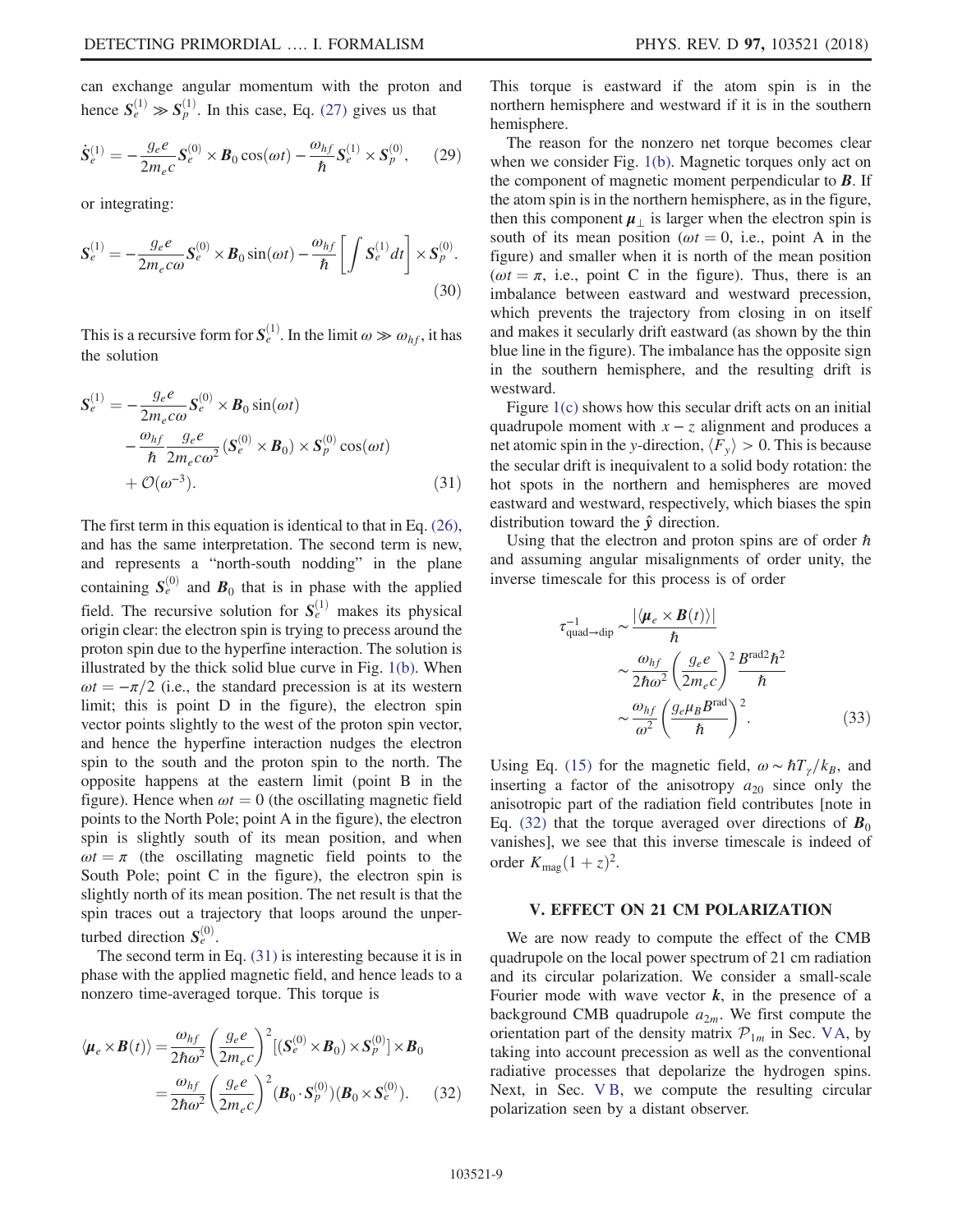# A. The orientation of the hydrogen spins

<span id="page-9-0"></span>In this section, we will collect the rates of all the important processes that create or destroy the orientation part of the density matrix,  $\mathcal{P}_{1m}$ , and use these rates to compute the equilibrium value of the orientation.

In the standard picture of the 21 cm excitation, the  $F = 1$ hyperfine level is populated and depopulated via both collisional and radiative processes. Radiative processes, i.e., ones involving the emission or absorption of photons, are further subdivided according to whether the photons involved are resonant with the 21 cm transition. Absorption, and spontaneous and stimulated emission involve resonant photons, while the Wouthuysen-Field effect involves pumping of the hyperfine transition by nonresonant Lyman- $\alpha$  photons. The new process we study in this paper is radiative, but involves both resonant 21 cm and nonresonant CMB photons. We require the rate of change of the orientation  $P_{1m}$  due to all these processes.

First, we note that atomic collisions do not source or destroy the orientation  $\mathcal{P}_{1m}$ , since collisions are dominated by spin exchange and this does not affect the total (vector sum) spin of the atoms in question [\[29\]](#page-19-14).

For the radiative processes, it is worth listing all the relevant quantities that are nonzero at linear order in perturbation theory. The hydrogen atom density matrix has a nonzero trace  $P_{00}$  (which is parametrized by the spin temperature) and alignment  $\mathcal{P}_{2m}$ . The 21 cm and CMB radiation fields have nonzero temperature quadrupoles (which dominate the linear polarization quadrupoles, which we neglect), but no circular polarization. None of these quantities have the right symmetry to produce orientation  $P_{1m}$  at linear order. Hence, at this order, radiative processes can only destroy the orientation.

<span id="page-9-2"></span>Among radiative processes involving only resonant photons, the dominant contribution is that of stimulated emission against the 21 cm background. The resulting decay of the orientation  $P_{1m}$  is

$$
\dot{\mathcal{P}}_{1m}|_{\text{stem}} = -A \frac{T_{\gamma}}{T_{\star}} \mathcal{P}_{1m},\tag{34}
$$

where  $A = 2.86 \times 10^{-15}$  s<sup>-1</sup> is the Einstein coefficient of the 21 cm transition,  $T_{\star} = 68.2 \text{ mK}$  is the hyperfine gap in temperature units, and, as in Sec. [III](#page-3-0),  $T_{\gamma}$  is the CMB temperature.

The calculation of the contribution of the Wouthuysen-Field effect is more involved. We can derive this term using the methodology of Sec. [VI](#page-11-0) C of V17. In Appendix [C](#page-16-0), we derive this piece by considering resonant scattering in the Lyman- $\alpha$  line. The resulting rate of decay of the alignment is

<span id="page-9-1"></span>
$$
\dot{\mathcal{P}}_{1m}|_{\text{Ly}\alpha} = -0.445 \times 6\pi \lambda_{\text{Ly}\alpha}^2 \gamma_{2p} J(\nu_{\text{Ly}\alpha}) \mathcal{P}_{1m}, \quad (35)
$$

where  $\lambda_{Ly\alpha} = 121.6$  nm,  $\gamma_{2p} = \Gamma_{2p}/4\pi = 50$  MHz, and  $J(\nu_{Lya})$  are the wavelength, HWHM, and the input photon number flux (i.e., flux on the blue side) of the Lyman- $\alpha$ transition, respectively. In writing Eq. [\(35\)](#page-9-1), we have assumed a constant photon flux across the core of the Lyman- $\alpha$  line, i.e., neglected the spectral distortion in the line itself.

The final piece to include is the production of alignment by the effect we propose in this paper. Note that the splitting of energies  $\Delta \mathcal{E}_{mm'}$  of the  $F = 1$  level due to the CMB quadrupole, which drives the effect, is small compared to the inverse-lifetime of the state, which is  $\Gamma_1 \geq AT_{\gamma}/T_{\star}$ . (This formula only includes stimulated emission by the Rayleigh-Jeans tail of the CMB as a source of width; inclusion of other processes will only increase it). Therefore we treat the precession due to the CMB as a perturbation to the preexisting alignment produced at linear order. Even though our effect enters at second order in the primordial fluctuations, it is important to include it since  $P_{1m}$  is neither present, nor produced, at linear order. We can read off this contribution from Eq. [\(23b\).](#page-6-0)

<span id="page-9-3"></span>We combine Eqs. [\(23b\)](#page-6-0), [\(34\)](#page-9-2), and [\(35\),](#page-9-1) and write the evolution equation for the orientation:

$$
\dot{\mathcal{P}}_{1m} = -\sqrt{3}iK_{\text{mag}}(1+z)^{2} \sum_{m'm''} \begin{pmatrix} 1 & 2 & 2 \\ m & m'' & -m' \end{pmatrix}
$$

$$
\times (-1)^{m'} a_{2,m''} \mathcal{P}_{2m'}
$$

$$
-\frac{T_{\gamma}}{T_{\star}} A (1+0.75 \tilde{x}_{\alpha}) \mathcal{P}_{1m}, \tag{36}
$$

where we have rewritten the Lyman- $\alpha$  flux,  $J(\nu_{L_x\alpha})$ , in terms of a dimensionless coefficient  $\tilde{x}_\alpha$ :

$$
\tilde{x}_{\alpha} = 0.445 \times \frac{8\pi \lambda_{\text{Ly}\alpha}^2 \gamma_2 p T_{\star}}{A T_{\gamma}} J(\nu_{\text{Ly}\alpha})
$$
\n
$$
= 3.6 \times 10^{-2} \left(\frac{1+z}{20}\right)^{-1} \left[\frac{J(\nu_{\text{Ly}\alpha})}{10^{-12} \text{ cm}^{-2} \text{ Sr}^{-1} \text{ s}^{-1} \text{ Hz}^{-1}}\right],\tag{37}
$$

which parametrizes the rate of depolarization by Lyman- $\alpha$ photons relative to that by stimulated emission.

In steady-state, valid when the background parameters change on timescales long compared to the depolarization timescale  $\Gamma_1^{-1} \sim T_{\star}/AT_{\gamma}$ , we may set the left-hand side of Eq. [\(36\)](#page-9-3) to zero. The final value of the orientation  $\mathcal{P}_{1m}$  is nonzero only to second order in the primordial fluctuations, and thus we use the linear theory value of V17 for the alignment  $\mathcal{P}_{2m}$ , i.e., the result in Eq. [\(4\).](#page-2-0) Substituting in Eq. [\(36\)](#page-9-3), and using  $T_{\gamma} = T_{\gamma 0}(1 + z)$ , we find that

<span id="page-9-4"></span>
$$
\mathcal{P}_{1m} = -\frac{\sqrt{6}}{40} i \frac{T_{\star}^2 K_{\text{mag}}}{T_{\gamma 0}^2 A (1 + 0.75 \tilde{x}_a)(1 + \tilde{x}_c + \tilde{x}_a)}
$$

$$
\times \left(1 - \frac{T_{\gamma}}{T_s}\right) f \delta \tau \sum_{m'm''} \left(\frac{1}{m} \frac{2}{m''} - m'\right)
$$

$$
\times (-1)^{m'} a_{2,m''} \sqrt{\frac{4\pi}{5}} Y_{2m'}(\hat{k}). \tag{38}
$$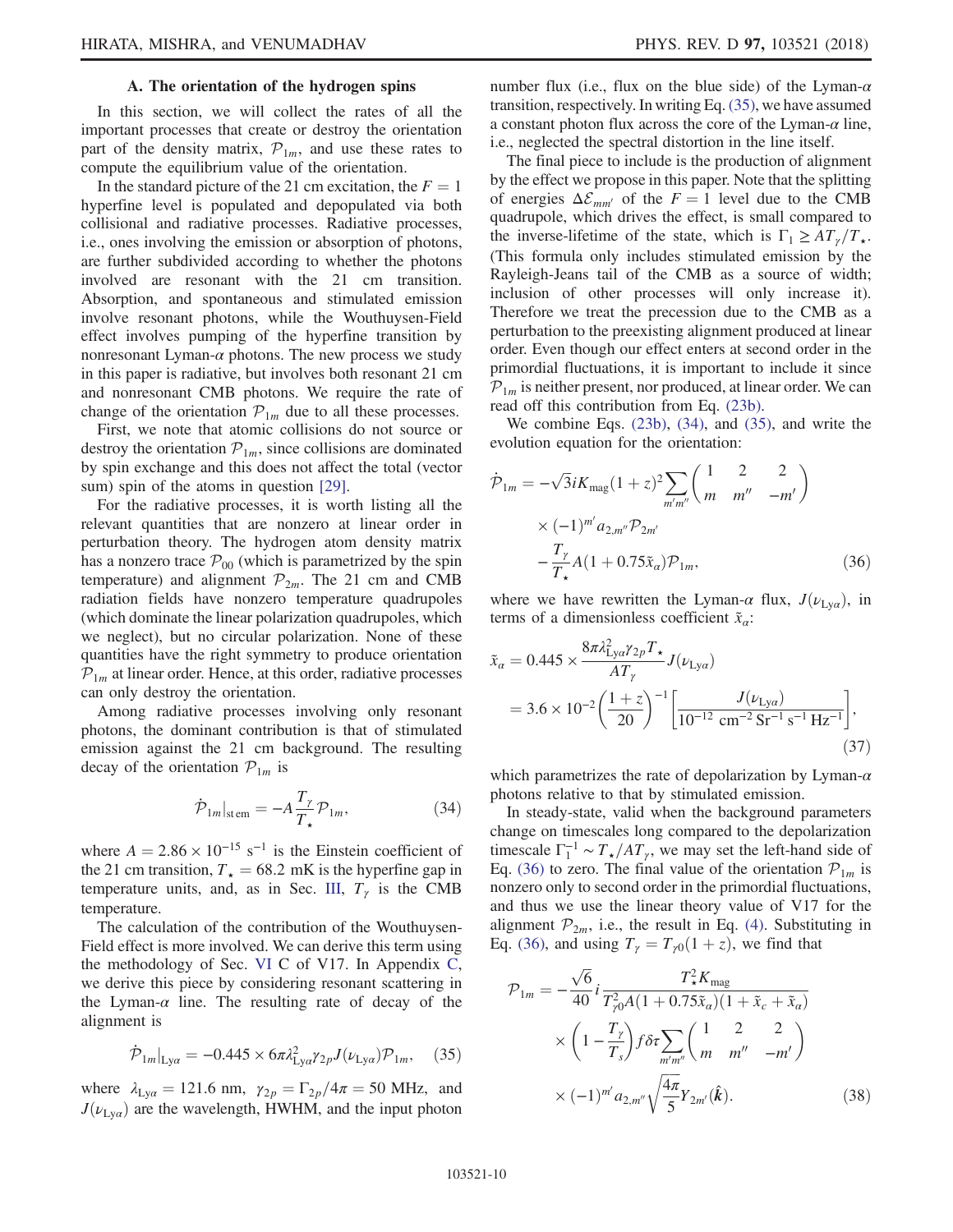# B. The resulting circular polarization

<span id="page-10-1"></span><span id="page-10-0"></span>We can determine the radiation field in the vicinity of the 21 cm line in perturbation theory by repeating the analysis that lead to Eq. (91) of V17. We describe the radiative transfer of the photons using the Boltzmann equation for the phase space density

$$
\frac{\partial f_{\alpha\beta}}{\partial t} + c \hat{\mathbf{n}} \cdot \nabla f_{\alpha\beta} + \frac{d\omega}{dt} \frac{\partial f_{\alpha\beta}}{d\omega} = \dot{f}_{\alpha\beta}|_s, \tag{39}
$$

where  $\alpha$  and  $\beta$  are polarization indices. The circular polarization piece of the phase space density is defined in Eq. [\(5\)](#page-3-4). We can isolate the  $j = 1$  circular polarization piece  $f_{V,1m}$  in Eq. [\(39\)](#page-10-1) using the appropriate projection in polarization space.

The right-hand side of Eq. [\(39\)](#page-10-1) is the source term, which describes the injection and removal of photons due to interaction with the atoms. Circular polarization is not sourced at linear order in the primordial fluctuations; from the discussion in Sec. [II D](#page-3-1), we need a nonzero orientation  $\mathcal{P}_{1m}$ , and from Eq. [\(38\)](#page-9-4), we see that  $\mathcal{P}_{1m}$  is itself produced only at second order. Thus, the right-hand side of Eq. [\(39\)](#page-10-1) is of second order in the primordial fluctuations.

The left-hand side in Eq. [\(39\)](#page-10-1) describes free streaming, and the second and third terms within describe advection and redshift, respectively. As long as we restrict ourselves to cosmological fluctuations on large scales (larger than the Jeans length), we can neglect the advection term. The background and linear parts of  $d\omega/dt$  and  $f_{\alpha\beta}$  were calculated in V17. The linear part of  $d\omega/dt$  has a quadrupole dependence on angle  $\hat{\mathbf{n}}$ , while at linear order the quadrupole pieces of  $f_{++} + f_{--}$  and  $f_{+-} = f_{-+}^*$  (i.e., of<br>the intensity and linear polarization) are nonzero. These the intensity and linear polarization) are nonzero. These two quadrupoles are combined in the third term in Eq. [\(39\)](#page-10-1); however, this combination does not result in a spin-1 tensor. Thus in the final equation for the evolution of the circular polarization, we can replace  $d\omega/dt$  by its background value  $-H\omega$  (where H is the Hubble expansion rate) and use the second order piece for  $f_{\alpha\beta}/f_{V,1m}$  on the left-hand side, i.e.,

<span id="page-10-3"></span>
$$
\frac{\partial f_{\text{V},1m}}{\partial t} - H\omega \frac{\partial f_{\text{V},1m}}{d\omega} = \dot{f}_{\text{V},1m}|_s. \tag{40}
$$

<span id="page-10-2"></span>We now describe the evaluation of the source term on the right-hand side. Among the processes listed in Sec. [VA](#page-9-0), only the resonant processes contribute. The rates of these processes were derived in Sec. VII B of V17. Specifically, the rates of absorption, and spontaneous and stimulated emission are given by Eqs. (83–85) of V17, which are phrased in terms of the moments of the photon phase space density in its "unprojected" form, i.e.,  $(f_{\alpha\beta})_{jm}$ . We combine these equations, use Eq. [\(5\)](#page-3-4) to project out the circular polarization part, and obtain the total source term for the  $j = 1$  moment  $f_{V,1m}$ :

$$
\dot{f}_{V,1m}(\omega)|_s = n_H x_{1s} \frac{\sigma(\omega)c}{3} \left[ -(3 - 4\mathcal{P}_{00}) f_{V,1m}(\omega) + \sqrt{\frac{3}{2}} (1 + f_{1,00}) \mathcal{P}_{1m} \right],
$$
\n(41)

where  $n_{\rm H}$  is the hydrogen number density,  $x_{1s}$  is the neutral fraction, and  $\sigma(\omega)$  is the absorption cross section for the 21 cm line. In writing Eq. [\(41\)](#page-10-2), we have neglected stimulation emission involving the moments  $f_{1,2m}$ ,  $f_{V,3m}$ , and  $P_{2m}$ , since these latter terms are themselves of higher order in the 21 cm optical depth.

Next, we substitute Eq. [\(41\)](#page-10-2) into Eq. [\(40\)](#page-10-3), and drop the time derivative  $\partial f/\partial t$  in the vicinity of the line. This is equivalent to assuming that a steady state develops, with the injection of photons by radiative processes balanced by the redshifting due to Hubble expansion. Under this assumption, the radiative transfer equation reduces to

$$
\frac{\partial f_{\text{V},1m}}{\partial \mathcal{X}} = \tau \left[ f_{\text{V},1m} - \sqrt{\frac{8}{3}} \frac{T_{\gamma} T_s}{T_{\star}^2} \mathcal{P}_{1m} \right],\tag{42}
$$

where  $X$  is the cumulative line profile (ranging from 0 at the red edge of the line to 1 at the blue edge), the factors involving the absorption cross-section give the 21 cm optical depth  $\tau$ , and in the final term in Eq. [\(41\)](#page-10-2), the spontaneous emission has been neglected relative to the stimulated emission by the phase-space density  $f_{1,00} \approx T_{\gamma}/T_{*}$ . With the boundary condition of no "input" circular polarization (i.e.,  $f_{V,1m} = 0$  at  $\mathcal{X} = 1$ ) and in the limit of  $\tau \ll 1$ , the solution at the red edge  $\mathcal{X} = 0$  is

<span id="page-10-4"></span>
$$
f_{V,1m}(\mathcal{X}=0) = \sqrt{\frac{8}{3}} \frac{T_{\gamma} T_s}{T_{\star}^2} \tau \mathcal{P}_{1m}.
$$
 (43)

An observer looking in the  $+z$  direction (i.e., looking at photons propagating in the  $-z$  direction) sees a phase space density in circular polarization of  $-f_{V,10}$ , or in temperature units

$$
V_{\text{obs}} = -\frac{T_{\star}}{1+z} f_{\text{V},10}.
$$
 (44)

Putting this together with Eqs. [\(38\)](#page-9-4) and [\(43\)](#page-10-4) yields

$$
V_{\text{obs}} = \frac{\sqrt{\pi}}{5\sqrt{5}} i \frac{T_s T_\star K_{\text{mag}} f \tau^2 \delta}{T_{\gamma 0} A (1 + 0.75 \tilde{x}_a) (1 + \tilde{x}_c + \tilde{x}_a)}
$$
  
 
$$
\times \left(1 - \frac{T_\gamma}{T_s}\right) \sum_{m'm''} (-1)^{m'} \begin{pmatrix} 1 & 2 & 2 \\ 0 & m'' & -m' \end{pmatrix}
$$
  
 
$$
\times a_{2,m''} Y_{2m'}(\hat{k}). \tag{45}
$$

Substituting the  $3j$  symbols allows us to expand the sum. There are only nonzero terms for  $m'' = m'$  and  $m' \neq 0$ . The terms with  $m' \leftrightarrow -m'$  are negative complex conjugates of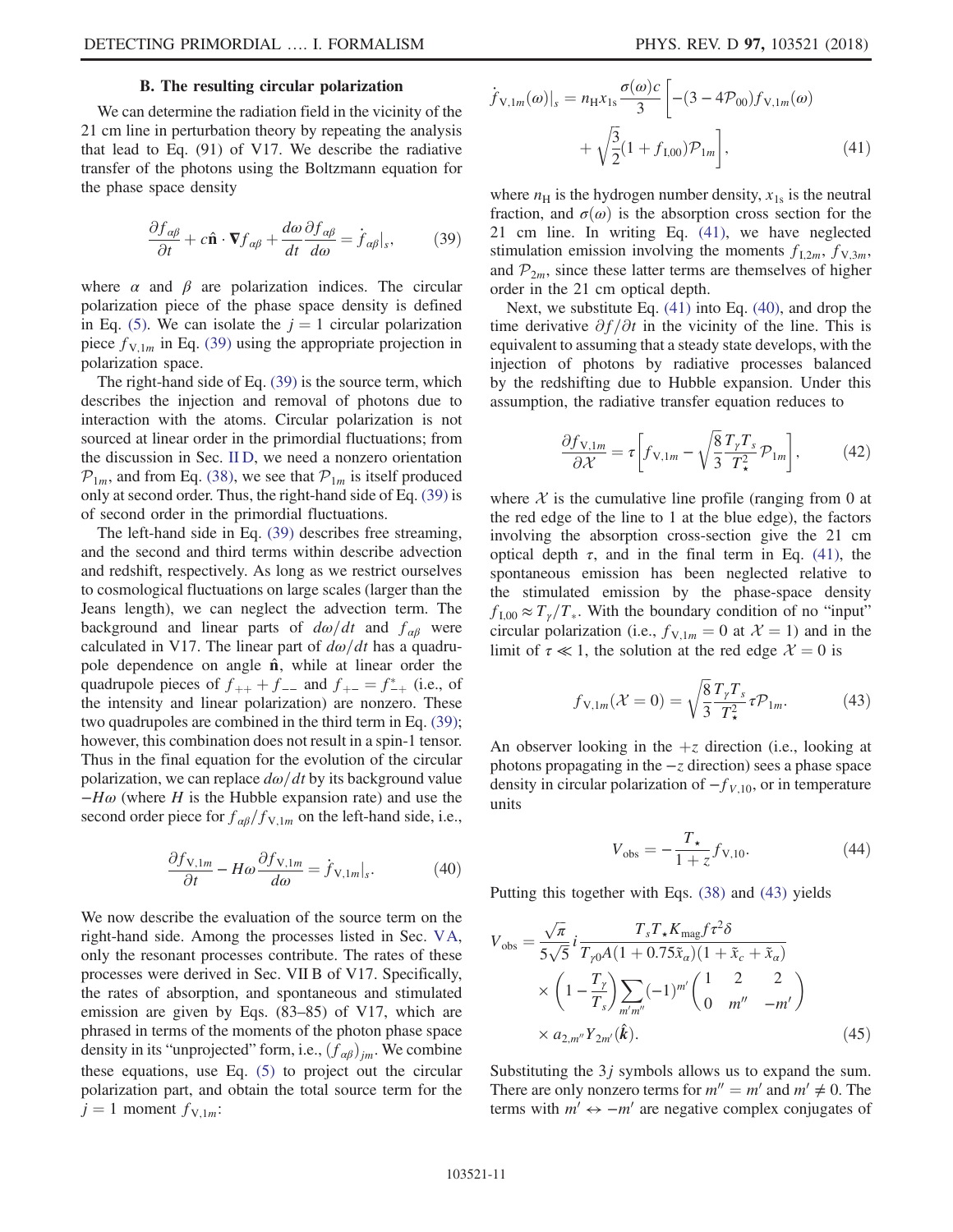<span id="page-11-3"></span>each other, which allows us to write the sum in terms of the imaginary part of only 2 terms. This leads to

$$
V_{\rm obs} = -\frac{\sqrt{2\pi}}{25\sqrt{3}} \frac{T_s T_\star K_{\rm mag} f \tau^2 \delta}{T_{\gamma 0} A (1 + 0.75 \tilde{x}_a)(1 + \tilde{x}_c + \tilde{x}_a)} \times \left(1 - \frac{T_\gamma}{T_s}\right) \Im[a_{21} Y_{21}(\hat{k}) + 2a_{22} Y_{22}(\hat{k})]. \tag{46}
$$

Thus, we see that the circular polarization transfer function  $\partial V_{\text{ons}}/\partial \delta$  depends on the direction of the wave number  $\hat{k}$ .

<span id="page-11-2"></span>For standard cosmological parameters (as in V17), with a mean optical depth of  $\tau = 0.0097(T_\gamma/T_s)[(1+z)/10]^{1/2}$ ,<br>and with  $f = 1$  in the matter-dominated eral this transfer and with  $f = 1$  in the matter-dominated era, this transfer function takes the numerical value

$$
\frac{\partial V_{\text{obs}}}{\partial \delta} = -8.6 \text{ mK} \left(\frac{1+z}{20}\right)^2 \frac{T_{\gamma}}{T_s} \left(1 - \frac{T_{\gamma}}{T_s}\right)
$$

$$
\times \frac{1}{(1+0.75\tilde{x}_\alpha)(1+\tilde{x}_c+\tilde{x}_\alpha)}
$$

$$
\times \mathfrak{S}[a_{21}Y_{21}(\hat{k}) + 2a_{22}Y_{22}(\hat{k})]. \tag{47}
$$

The transfer function (and by extension the associated circular polarization power spectra) thus depend on 4 of the 5 types of the CMB quadrupole moments. The circular polarization signal does not depend on the  $m = 0$  CMB quadrupole mode that is symmetric around the line of sight.

### VI. SUMMARY AND DISCUSSION

<span id="page-11-0"></span>In this paper we have shown that the cosmological 21 cm radiation should pick up a small circular polarization due to the quadrupole moment of the CMB. The signal is very small; for typical CMB quadrupole moments of  $a_{2m} \sim 10^{-5}$ , Eq. [\(47\)](#page-11-2) predicts a circular polarization of  $\sim$ 0.1  $\mu$ K times the density perturbation  $\delta$ . This is five orders of magnitude fainter than the intensity signal that is the target of current experiments. Nevertheless, the signature is very different from other 21 cm signals discussed in the literature. We thus propose it as a method to measure the remote quadrupole of the CMB during the cosmic Dark Ages.

The physical basis of this method relies on the splitting of the  $F = 1$  hyperfine level of neutral hydrogen due to the remote (i.e., at the position of the emitting gas, rather than the observer) quadrupole moment of the CMB. Unlike the Zeeman effect, where  $M_F = \pm 1$  have opposite energy<br>shifts the remote CMB quadrupole shifts  $M_E = +1$ shifts, the remote CMB quadrupole shifts  $M_F = \pm 1$ <br>together relative to  $M_F = 0$ . This splitting leads to a small together relative to  $M_F = 0$ . This splitting leads to a small circular polarization of the emitted 21 cm photon, which encodes information about the remote CMB quadrupole through Eq. [\(46\).](#page-11-3) The calculation assumes that the magnetic field is small compared to the saturation value, which would have to be verified from the 21 cm intensity power spectrum [\[29,30\]](#page-19-14). If this assumption is valid, it would also ensure that there is no circular polarization resulting from the Zeemaninduced radial displacement of the 21 cm-based density maps in the right vs. left circular polarizations.

To estimate the circular polarization signal we present a detailed calculation of the atomic density matrix coupled to an anisotropic non-resonant photon bath. This yields the relative change in the sub level energies  $\mathcal{E}_{M_E=1} - \mathcal{E}_{M_E=0}$ . The main results of this paper are Eqs. [\(46\)](#page-11-3) and [\(47\)](#page-11-2) which show that the circular polarization signal depends on four of the five types of quadrupole moments of the CMB. While the CMB quadrupole and atomic physics determine the angular structure of the signal, the amplitude depends on astrophysical inputs such as the gas temperature and Lyman- $\alpha$  flux.

The method outlined in this paper presents a novel method to construct a *remote CMB quadrupole* field, using the circular polarization of the redshifted 21 cm line. Such a field can in turn be decomposed into E and B-modes, much like the CMB polarization field; just as for the CMB polarization, it turns out that the B-mode piece can be generated by tensor modes but not scalar modes. In Paper II of this series (Mishra and Hirata 2017), we discuss the detectability of the 21 cm circular polarization signal, and present forecasts for measuring the B-modes of the remote quadrupole field and predicted uncertainties on r with future radio arrays.

### ACKNOWLEDGMENTS

We thank Vera Gluscevic and Antonija Oklopčić for enlightening conversations and comments during the preparation of this work. C. H. and A. M. are supported by the U.S. Department of Energy and the David & Lucile Packard Foundation. C. H. is supported by the Simons Foundation and the National Aeronautics and Space Administration. T. V. gratefully acknowledges support from the Schmidt Fellowship and the Fund for Memberships in Natural Sciences at the Institute for Advanced Study.

### <span id="page-11-1"></span>APPENDIX A: ELECTRIC DIPOLE SPLITTING

We now compute the splitting of the  $F = 1$  level of hydrogen by the electric field of the anisotropic CMB (dynamic Stark effect). It is shown herein that the splitting is negligible compared to that of the magnetic dipole splitting. In the main text, the electric dipole splitting is therefore ignored.

<span id="page-11-4"></span>Since the interaction energy for an electric dipole is  $-d \cdot E$ , the electric dipole energy shift is very similar in form to the magnetic dipole energy shift, Eq. [\(10\):](#page-4-1)

$$
\Delta \mathcal{E}_{ji}^{\text{e.d.}} = \sum_{n\mu\nu} \langle : E_{\mu}^{\text{rad}(-)} E_{\nu}^{\text{rad}(+)} : \rangle
$$

$$
\times \left[ \frac{(d_{\mu})_{ni}(d_{\nu})_{jn}}{\mathcal{E}_{j} - \mathcal{E}_{n} - \hbar \omega} + \frac{(d_{\nu})_{ni}(d_{\mu})_{jn}}{\mathcal{E}_{j} - \mathcal{E}_{n} + \hbar \omega} \right]. \tag{A1}
$$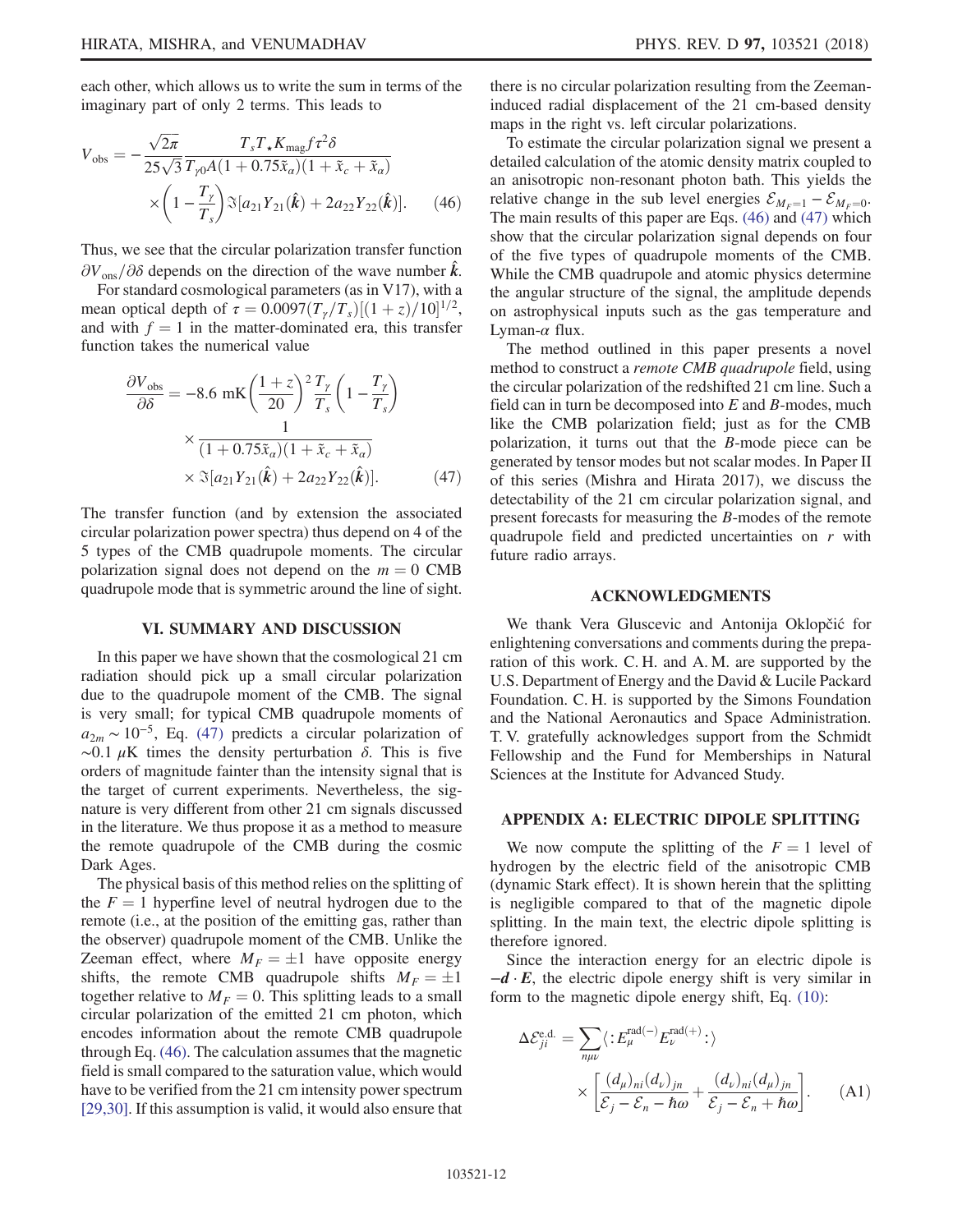The principal difference is that the electric dipole operator connects  $1s_{1/2}(F = 1)$  to the  $np_i(F)$  states. Since the electric dipole operator does not act on the spin state of the electron or proton, if there were no fine or hyperfine structure in the excited states, then we could choose a basis of definite quantum numbers  $nlm_lQM_O$  (where the total spin angular momentum  $Q = S + I$  excludes the orbital angular momentum; i.e., the total angular momentum is  $\mathbf{F} = \mathbf{L} + \mathbf{Q}$ , and then the expression in Eq. [\(A1\)](#page-11-4) would be trivially diagonal in  $QM<sub>Q</sub>$  and independent of  $QM<sub>Q</sub>$ . Therefore it is profitable to separately break out the non relativistic Hamiltonian  $(H^{(0)})$  and the perturbation  $H^{(1)}$ (which includes fine and hyperfine structure). The first term <span id="page-12-0"></span>in brackets in Eq. [\(A1\),](#page-11-4) summed over the intermediate state, can be represented as

$$
\sum_{n} \frac{(d_{\mu})_{ni}(d_{\nu})_{jn}}{\mathcal{E}_{j} - \mathcal{E}_{n} - \hbar \omega} = \langle j | d_{\nu} \frac{1}{E_{j} - H - \hbar \omega} d_{\mu} | i \rangle, \quad \text{(A2)}
$$

where  $i$  and  $i$  are the true initial and final states. If we split  $H = H^{(0)} + H^{(1)}$ , and suppose that  $|i\rangle$  is the eigenstate of  $H$  corresponding to the unperturbed eigenstate  $|1_S Q'M_{\alpha}\rangle$ H corresponding to the unperturbed eigenstate  $|1s, Q'M_{Q'}\rangle$ <br>of  $U^{(0)}$  and  $|\cdot\rangle$  is the eigenstate of U corresponding to the of  $H^{(0)}$  and  $|i\rangle$  is the eigenstate of H corresponding to the unperturbed eigenstate  $|1s, QM_O\rangle$ , then this matrix element of Eq.  $(A2)$  is

<span id="page-12-1"></span>
$$
\langle 1s, QM_{Q}|d_{\nu}\frac{1}{E_{j}-H^{(0)}-\hbar\omega}d_{\mu}|1s, Q'M_{Q'}\rangle + \langle 1s, QM_{Q}|d_{\nu}\frac{1}{E_{j}-H^{(0)}-\hbar\omega}H^{(1)}\frac{1}{E_{j}-H^{(0)}-\hbar\omega}d_{\mu}|1s, Q'M_{Q'}\rangle + \langle 1s, QM_{Q}|H^{(1)}\Pi\frac{1}{E_{j}-H^{(0)}}d_{\nu}\frac{1}{E_{j}-H^{(0)}-\hbar\omega}d_{\mu}|1s, Q'M_{Q'}\rangle + \langle 1s, QM_{Q}|d_{\nu}\frac{1}{E_{j}-H^{(0)}-\hbar\omega}d_{\mu}\frac{1}{E_{j}-H^{(0)}}\Pi H^{(1)}|1s, Q'M_{Q'}\rangle.
$$
\n(A3)

This is to first order in  $H^{(1)}$  and including both the perturbations to the operator  $H$  and to the initial and final eigenstates. The operator Π projects out the original state  $|1s, QM_Q\rangle$  or  $|1s, Q'M_{Q'}\rangle$  (in general, it may be taken as a projection that removes the unperturbed 1s states). Of the 4 projection that removes the unperturbed 1s states). Of the 4 terms in Eq. [\(A3\)](#page-12-1), the first one is proportional to  $\delta_{QQ'}\delta_{M_0M_{\alpha'}}$ —i.e., it produces the same energy shift for all of the states in the 1s configuration. Thus it can be neglected for the purposes of obtaining energy splittings. We thus consider the contributions involving the perturbation  $H^{(1)}$ .

The perturbation  $H^{(1)}$  contains relativistic terms that are spin-independent and hence of no interest to us, fine structure terms  $\propto L \cdot S/r^3$ , and hyperfine structure (interaction of the electron and proton magnetic moments). We first consider the fine structure terms, since they are larger than hyperfine structure by the ratio of the electron to proton magnetic moment ( $\mu_e/\mu_p \sim 10^3$ ). Since the 1s configuration states are eigenstates of  $L$  with eigenvalue zero, the fine structure Hamiltonian  $H_{fs}^{(1)}$  contributes only to the second term in Eq. [\(A3\).](#page-12-1) This term is however antisymmetric in  $\mu$ and  $\nu$  since a term  $\propto L \cdot S/r^3$  can be factored as

$$
\sum_{\sigma} \langle 1s | d_{\nu} \frac{1}{E_j - H^{(0)} - \hbar \omega} \frac{L_{\sigma}}{r^3} \frac{1}{E_j - H^{(0)} - \hbar \omega} d_{\mu} | 1s \rangle \langle QM_Q | S_{\sigma} | Q'M_{Q'} \rangle
$$
\n
$$
= \sum_{\sigma} \langle 1s | d_{\nu} \frac{1}{E_j - H^{(0)} - \hbar \omega} r^{-3} \frac{1}{E_j - H^{(0)} - \hbar \omega} L_{\sigma} d_{\mu} | 1s \rangle \langle QM_Q | S_{\sigma} | Q'M_{Q'} \rangle
$$
\n
$$
= i\hbar \sum_{\sigma} \epsilon_{\sigma\mu\rho} \langle 1s | d_{\nu} \frac{1}{E_j - H^{(0)} - \hbar \omega} r^{-3} \frac{1}{E_j - H^{(0)} - \hbar \omega} d_{\rho} | 1s \rangle \langle QM_Q | S_{\sigma} | Q'M_{Q'} \rangle
$$
\n
$$
= i\hbar \sum_{\sigma} \epsilon_{\sigma\mu\nu} C_E \langle QM_Q | S_{\sigma} | Q'M_{Q'} \rangle,
$$
\n(A4)

where in the first equality we used that  $[H^{(0)}, L_{\sigma}] = 0$  since  $H^{(0)}$  is rotationally invariant and contains no spins; in the  $H<sup>(0)</sup>$  is rotationally invariant and contains no spins; in the second equality we used that the dipole moment operator is a vector so that  $[L_{\sigma}, d_{\mu}] = i\hbar \epsilon_{\sigma\mu\rho} d_{\rho}$  and that  $L_{\sigma}|1s\rangle = 0;$ and finally, since the operators  $H^{(0)}$  and  $r^{-3}$  are spherically symmetric, the spatial matrix element in the third line must have the form  $C_E \delta_{\nu\rho}$ , where  $C_E$  is some constant. The  $\mu\nu$ antisymmetry of the resulting expression implies that it only couples to circularly polarization of the incident radiation field (see Eq. [\(A1\).](#page-11-4) Since the circular polarization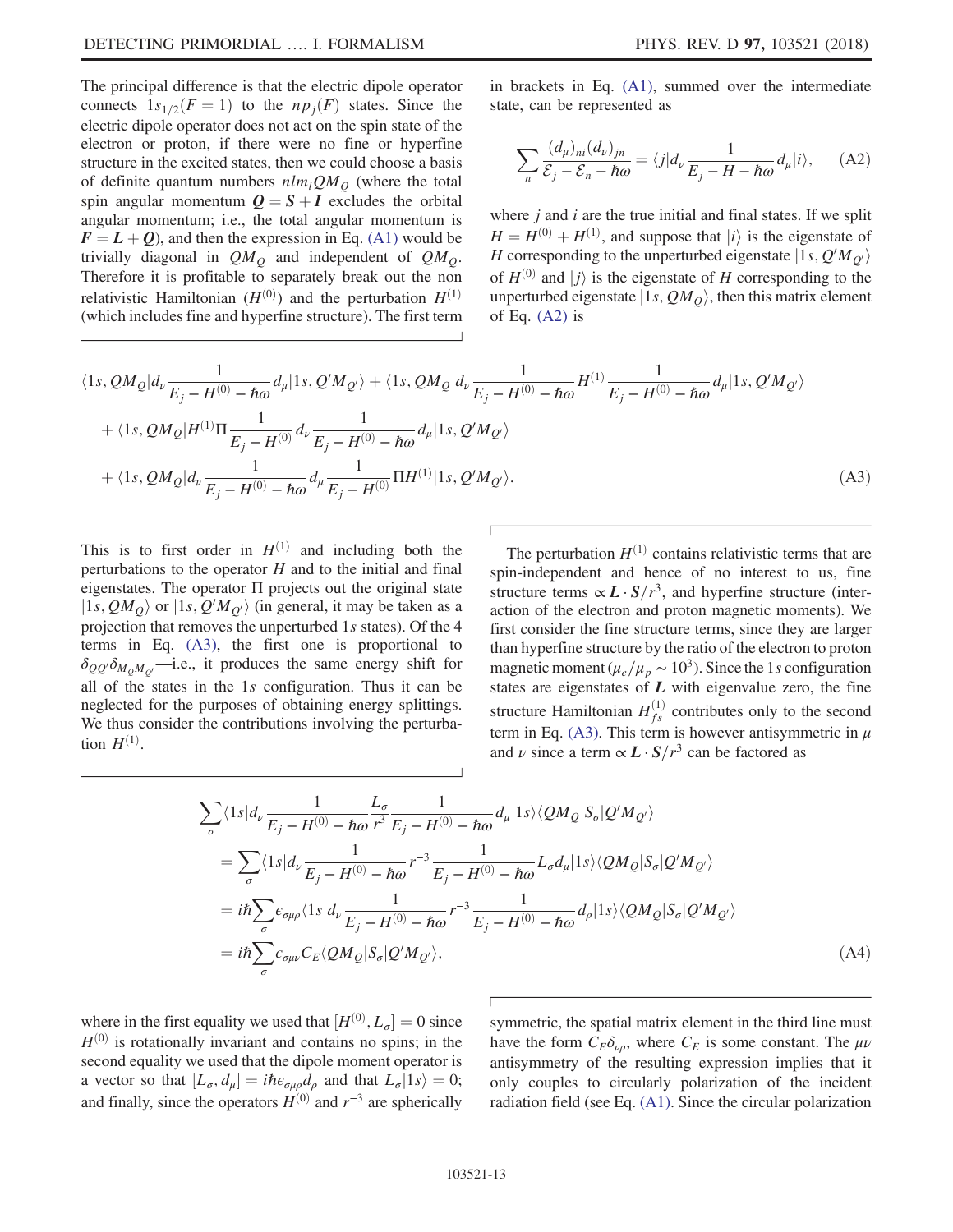of the CMB is a factor of  $\ll 10^{-3}$  smaller than the anisotropies, we will neglect it unless the hyperfine Hamiltonian contributions that come from anisotropic radiation are suppressed by some symmetry.

<span id="page-13-0"></span>The hyperfine Hamiltonian given by Eq. (22.1) of Ref. [\[45\]](#page-20-3) contains terms of the form

$$
H_{hf}^{(1)} \ni \frac{2g_p \mu_N \mu_B}{\hbar^2 r^3} (3\hat{r}_\alpha \hat{r}_\beta - \delta_{\alpha\beta}) S_\alpha I_\beta, \tag{A5}
$$

where  $\bf{r}$  is the electron position operator. (The remaining terms either contain factors of  $L \cdot I$  or  $S \cdot I$ ; the former is suppressed since again it couples only to circular polarization, and the latter is not relevant for energy splittings since for all  $1s F = 1$  states,  $S \cdot I = \frac{1}{4} \hbar^2$  is a constant.) The term in Eq. (A5) however leads to a pop zero contribution term in Eq. [\(A5\)](#page-13-0), however, leads to a nonzero contribution in Eq. [\(A3\)](#page-12-1). In the limit where  $\omega \ll \omega_{Ly\alpha}$  so that we can neglect  $\hbar \omega$  in the denominators in Eq. [\(A3\)](#page-12-1), we find that Eq. [\(A3\)](#page-12-1) reduces to

$$
\sum_{n} \frac{(d_{\mu})_{ni}(d_{\nu})_{jn}}{\mathcal{E}_{j} - \mathcal{E}_{n}} = 2e^{2} g_{p} \mu_{N} \mu_{B} \mathcal{K}_{\nu\mu,\alpha\beta}
$$

$$
\times \langle 1 M_{F}(j) | \frac{S_{\alpha} I_{\beta}}{\hbar^{2}} | 1 M_{F}(i) \rangle, \quad (A6)
$$

where the constant  $\mathcal{K}_{\nu\mu,\alpha\beta}$  is given by

$$
\mathcal{K}_{\nu\mu,\alpha\beta} = \langle 1s | (r_{\nu} G q_{\alpha\beta} G r_{\mu} + q_{\alpha\beta} \Pi G r_{\nu} G r_{\mu} + r_{\nu} G r_{\mu} G \Pi q_{\alpha\beta} | 1s \rangle
$$
\n(A7)

and we have used that  $d_{\mu} = -e r_{\mu}$ , introduced the quadrupole position operator  $q_{\alpha\beta} = (3\hat{r}_{\alpha}\hat{r}_{\beta} - \delta_{\alpha\beta})/r^3$  and the Green's function  $G = (E_{1s} - H^{(0)})^{-1}$ . (Technically, G<br>should use the energy of the true hyperfine-split level should use the energy of the true hyperfine-split level  $E_{F=1}$  rather than the unperturbed 1s energy. This "residual" correction [\[46\]](#page-20-4) has no effect on the splitting of the  $M_F$  sub levels and is ignored here.) The projector Π is presented here but is technically unnecessary since it always acts on a state with  $l = 2$ . The  $\mu \rightarrow \nu$  symmetry and the tracelesssymmetric nature of  $q_{\alpha\beta}$  force  $\mathcal{K}_{\nu\mu,\alpha\beta}$  to have the form

$$
\mathcal{K}_{\nu\mu,\alpha\beta} = K \bigg( \frac{1}{2} \delta_{\nu\alpha} \delta_{\mu\beta} + \frac{1}{2} \delta_{\nu\beta} \delta_{\mu\alpha} - \frac{1}{3} \delta_{\mu\nu} \delta_{\alpha\beta} \bigg), \qquad (A8)
$$

where  $K$  is a constant. A numerical evaluation gives

$$
K = 2.350 \frac{a_0}{e^4};
$$
 (A9)

the computation in Ref. [\[47\]](#page-20-5) translated into the language of our discussion gives the exact analytic value of the pre factor as  $\frac{47}{20}$ , in agreement with our numerical estimate. (An earlier version of the calculation is given by Ref. [\[48\]](#page-20-6), although it appears to be missing some terms.) It then <span id="page-13-1"></span>follows that the radiation-induced energy splitting in the  $F = 1$  sublevels is

$$
\Delta \mathcal{E}_{ji}^{\text{e.d.}} = 4e^2 g_p \mu_N \mu_B K \sum_{\mu\nu} \langle : E_{\mu}^{\text{rad}(-)} E_{\nu}^{\text{rad}(+)} : \rangle
$$
  
 
$$
\times \langle 1 M_F(j) | \frac{S_{\langle \mu} I_{\nu \rangle}}{\hbar^2} | 1 M_F(i) \rangle, \tag{A10}
$$

where the angle brackets refer to the traceless-symmetrization of the indices shown.

The shift in Eq. [\(A10\)](#page-13-1) is sourced entirely by the traceless-symmetric part of the electric field covariance, which is in turn sourced by the CMB temperature quadrupole anisotropy (and the polarization quadrupole, but we ignore this here since the temperature anisotropy is larger). In the case of isotropic radiation, the electric field covariance is

$$
\langle E_{\mu}^{\text{rad}(-)} E_{\nu}^{\text{rad}(+)} \cdot \rangle_{\text{isotropic}} = \frac{2}{3} \pi a_{\text{rad}} T_{\gamma}^{4} \delta_{\mu\nu}.
$$
 (A11)

If there is a radiation quadrupole  $a_{20}$ , then using the rules derived in Sec. [III B](#page-4-2) for the temperature seen in different directions, the traceless-symmetric part of this is

$$
\langle E_{\langle \mu}^{\text{rad}(-)} E_{\nu\rangle}^{\text{rad}(+)}: \rangle = -\frac{4\sqrt{\pi}}{3\sqrt{5}} a_{\text{rad}} T_{\gamma}^{4} a_{20} \begin{pmatrix} -\frac{1}{2} & 0 & 0\\ 0 & -\frac{1}{2} & 0\\ 0 & 0 & 1 \end{pmatrix} . \tag{A12}
$$

Since this quadrupole is symmetric around the  $z$ -axis, it does not mix different  $M_F$  states, but it does mean that the  $M_F = \pm 1$  states shift relative to the  $M_F = 0$  state. Using the matrix elements the matrix elements

$$
\langle 11 \vert \frac{S_{\langle \mu} I_{\nu \rangle}}{\hbar^2} \vert 11 \rangle - \langle 10 \vert \frac{S_{\langle \mu} I_{\nu \rangle}}{\hbar^2} \vert 10 \rangle = \begin{pmatrix} -\frac{1}{4} & 0 & 0 \\ 0 & -\frac{1}{4} & 0 \\ 0 & 0 & \frac{1}{2} \end{pmatrix}, \quad \text{(A13)}
$$

<span id="page-13-2"></span>we see that

$$
\Delta \mathcal{E}_{11}^{\text{e.d.}} - \Delta \mathcal{E}_{10}^{\text{e.d.}} = -\frac{4\sqrt{\pi}}{\sqrt{5}} e^2 g_p \mu_N \mu_B K a_{\text{rad}} T_\gamma^4 a_{20}
$$
  
= -4 × 10<sup>-12</sup> s<sup>-1</sup>  $\left(\frac{T_\gamma}{60 \text{ K}}\right)^4 a_{20}.$  (A14)

This effect is 2–3 orders of magnitude smaller than the magnetic dipole effect, and so it is neglected here.

We note that the blackbody radiation-induced shift in the <sup>133</sup>Cs hyperfine transition frequency is due mainly to the electric dipole rather than the magnetic dipole effect [\[40,41\]](#page-20-7). The difference relative to the case of the hydrogen atom is two-fold: (i) the existence of low-lying electric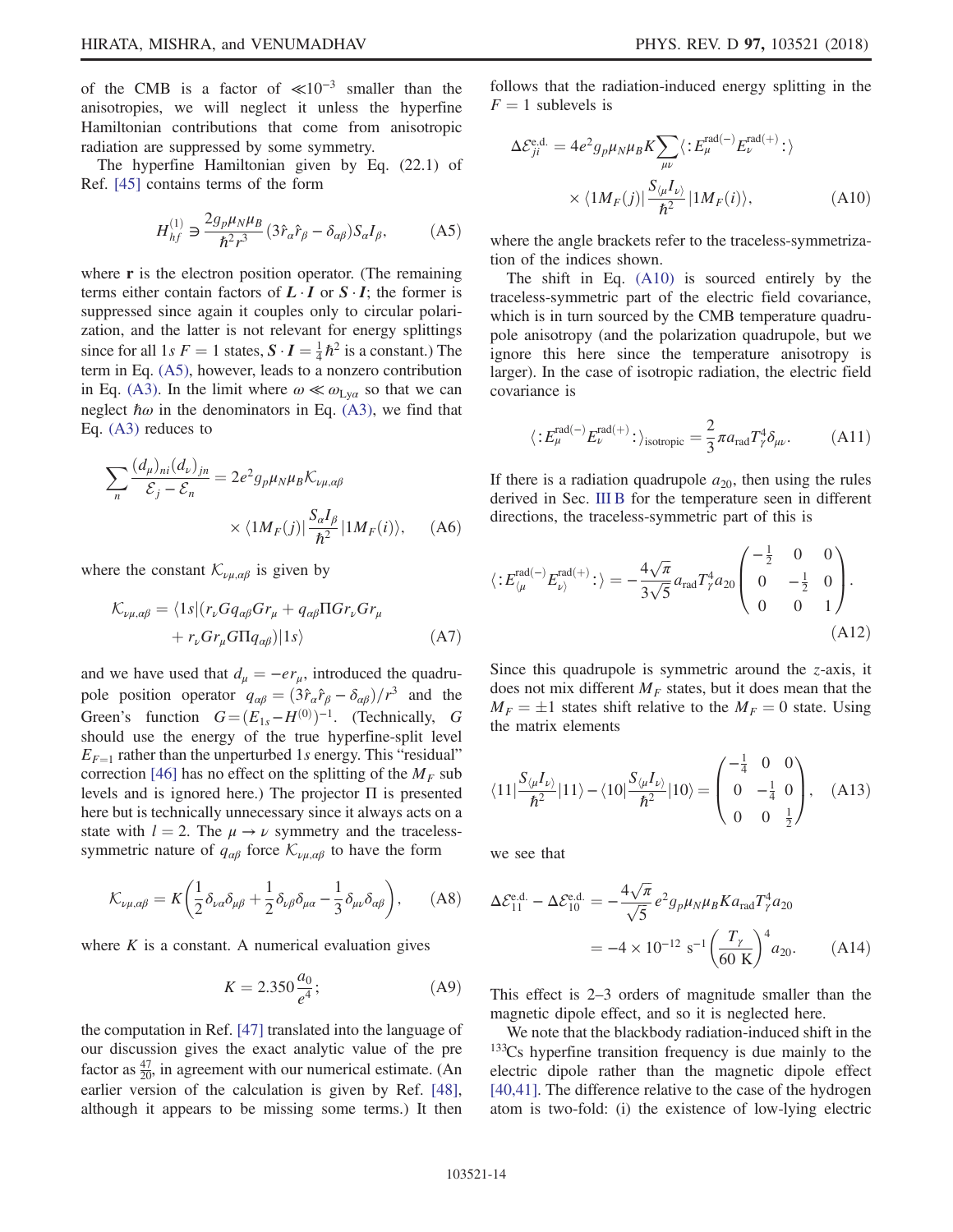dipole transitions in the alkalis (e.g.,  $[Xe]$  6s  $\rightarrow$   $[Xe]$  6p at 1.4 eV in Cs versus  $1s \rightarrow 2p$  at 10.2 eV in H) with large matrix elements strongly enhances the Stark effect; and (ii) the bulk of the quadratic Stark shift in the <sup>1</sup> H hyperfine frequency involves the contact interaction  $\propto S \cdot I \delta^{(3)}(r)$ <br>[47] which does not lift the degeneracy among the  $M_{\text{tot}}$ [\[47\]](#page-20-5), which does not lift the degeneracy among the  $M_F$ sublevels.

# APPENDIX B: SPLITTINGS FROM OTHER RADIATION SOURCES

We have considered the splitting of  $M<sub>F</sub>$ -sublevels due to the CMB anisotropy. However, in principle we must consider splittings from other sources of anisotropic radiation. These sources are weaker than the CMB but may have larger quadrupole moments. The three considered here are the 21 cm background itself, the kinematic quadrupole, and (at lower redshift) starlight from early sources.

### 1. The 21 cm anisotropy

To study the effect of the 21 cm anisotropy, we must return to Eq. [\(13\)](#page-4-3) because this background consists of radiation at  $\omega \sim \mathcal{O}(\omega_{hf})$  and hence the high-frequency limit used for the CMB is inapplicable. We may instead replace the blackbody formula for the magnetic field fluctuations with the Rayleigh-Jeans limit,

$$
\langle :B_{\mu}^{\mathrm{rad}(-)}B_{\nu}^{\mathrm{rad}(+)}: \rangle = \frac{2k_B}{3\pi c^3} \delta_{\mu\nu} \int \omega^2 T_{\mathrm{RJ}}(\omega) d\omega, \quad \ \ \mathrm{(B1)}
$$

where  $T_{\text{RI}}(\omega)$  is the classical (Rayleigh-Jeans) radiation temperature. The replacement for Eq. [\(17\)](#page-5-1) in the case of a quadrupole moment in the  $a_{20}$  mode in the long-wavelength radiation is then

$$
\frac{\Delta \mathcal{E}_{11}^{\text{m.d.}} - \Delta \mathcal{E}_{10}^{\text{m.d.}}}{\hbar} = \frac{k_B \mu_B^2 \omega_{hf}}{\sqrt{5} \pi^{3/2} \hbar^2 c^3} \int \frac{\omega^2}{\omega^2 - \omega_{hf}^2} \times T_{\text{RJ}}(\omega) a_{20}(\omega) d\omega.
$$
 (B2)

For radiation sources such as the 21 cm radiation that have  $\omega \sim \mathcal{O}(\omega_{hf})$ , the integral will be dominated by the regime where  $\omega \approx \omega_{hf}$ . In this case, we may approximate  $\omega^2/(\omega^2 - \omega_{hf}^2) \approx \omega_{hf}/2(\omega - \omega_{hf})$ . Endowing  $\omega_{hf}$  with an infinitesimal positive imaginary part (equivalent to giving infinitesimal positive imaginary part (equivalent to giving the  $|1s, F = 0\rangle$  state an exponentially decaying natural amplitude) then gives

$$
\frac{\omega^2}{\omega^2 - \omega_{hf}^2} \approx \mathfrak{P} \frac{\omega_{hf}}{2(\omega - \omega_{hf})} + \frac{i\pi\omega_{hf}}{2} \delta(\omega - \omega_{hf}), \quad \text{(B3)}
$$

where  $\mathfrak P$  denotes the principal part (significant only when taking the integral over  $\omega$ ). This results in

$$
\frac{\Delta \mathcal{E}_{11}^{\text{m.d.}} - \Delta \mathcal{E}_{10}^{\text{m.d.}}}{\hbar} = \frac{k_B \mu_B^2 \omega_{hf}^2}{2\sqrt{5}\pi^{3/2} \hbar^2 c^3} \left[ \mathfrak{P} \int \frac{T_{\text{RJ}} a_{20}(\omega)}{\omega - \omega_{hf}} d\omega + i\pi T_{\text{RJ}}(\omega_{hf}) a_{20}(\omega_{hf}) \right].
$$
\n(B4)

<span id="page-14-0"></span>Using that the Einstein coefficient for the 21 cm line is  $A = 4\mu_B^2(\omega_{hf}/c)^3/(3\hbar)$  and that  $T_{\star} = \hbar \omega_{hf}/k_B$ , this simplifies to

$$
\frac{\Delta \mathcal{E}_{11}^{\text{m.d.}} - \Delta \mathcal{E}_{10}^{\text{m.d.}}}{\hbar} = \frac{3A}{\sqrt{320\pi} T_{\star}} \left[ \frac{1}{\pi} \mathfrak{P} \int \frac{T_{\text{RJ}} a_{20}(\omega)}{\omega - \omega_{hf}} d\omega + i T_{\text{RJ}}(\omega_{hf}) a_{20}(\omega_{hf}) \right].
$$
\n(B5)

Since the difference of the temperatures seen by the  $x$  and  $y$ dipoles and the z dipole is  $3/\sqrt{80\pi}T_{RJ}a_{20}(\omega_{hf})$ , the last term can be identified as the difference in lifetime (imagiterm can be identified as the difference in lifetime (imaginary energy) due to the orientation-dependent probability for stimulated emission. This effect is already taken into account in the formalism of V17 and should not be doublecounted; it is therefore dropped here.

In order to establish whether the splitting of the hyperfine line by ambient 21 cm radiation is significant, we need an order-of-magnitude argument for Eq. [\(B5\)](#page-14-0). This can be obtained by supposing that at any given point  $r$ , the 21 cm radiation from neighboring points is of the form

$$
T_{\rm RJ}(r,\omega,\hat{\boldsymbol{n}}) = \text{[isotropic]} + \frac{\partial T_{21}}{\partial \delta} \delta(r + s\hat{\boldsymbol{n}}), \quad \text{(B6)}
$$

where  $s = (\omega_{hf} - \omega)/(aH)$  is the comoving distance over which a photon redshifts from the hyperfine frequency  $\omega_{hf}$ to  $\omega$ . The multiplying factor  $\partial T_{21}/\partial \delta$  (units of K) is the change in 21 cm brightness temperature per unit change in the over density, measured at the redshift of interest (i.e., it is a factor of  $1 + z$  greater than the corresponding factor observed at Earth and thus reported in predictions of the 21 cm signal [\[26\]](#page-19-12)). This approach neglects redshift-space distortions, which should suffice for an order of magnitude calculation. We take  $T_{\text{RI}}$  to be isotropic blue ward of the 21 cm line, since the 21 cm emission (or absorption) has no effect there. We then find that the frequency splitting in Eq. [\(B5\)](#page-14-0) reduces to

$$
\Delta \omega_{10} = \frac{3A}{\sqrt{320\pi^3}T_\star} \frac{\partial T_{21}}{\partial \delta} \int \delta(\mathbf{r} + s\hat{\mathbf{n}}) Y_{20}^*(\mathbf{n}) \frac{ds}{s} d^2 \hat{\mathbf{n}}. \tag{B7}
$$

The variance of the integral  $\mathcal I$  can be obtained from the power spectrum of the matter,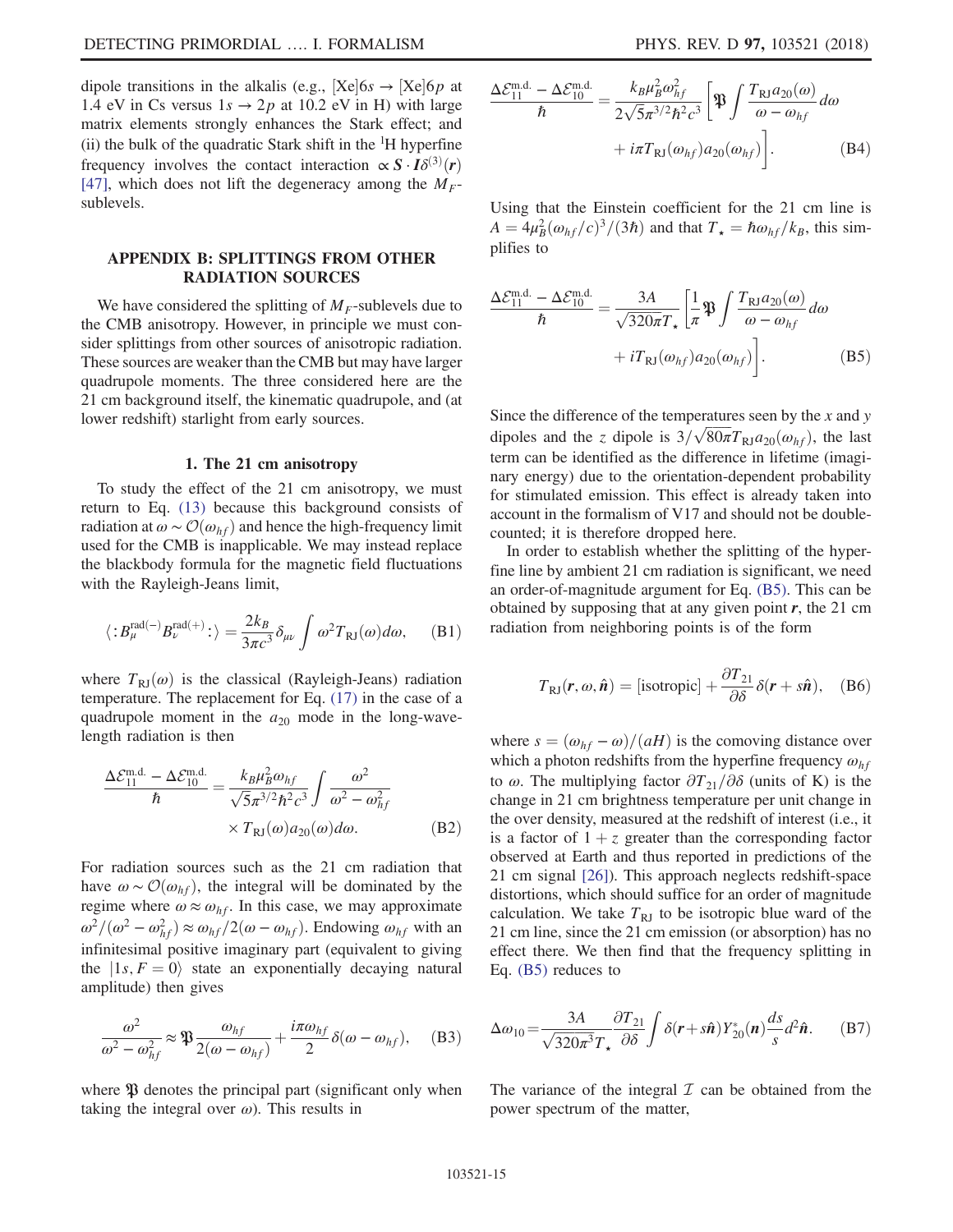$$
\begin{split} \text{Var}\mathcal{I} &= \int \frac{d^3 \mathbf{k}}{(2\pi)^3} P_\delta(k) \bigg| \int d^2 \hat{\mathbf{n}} Y_{20}^* (\hat{\mathbf{n}}) \int \frac{ds}{s} e^{ik \cdot s \hat{\mathbf{n}}} \bigg|^2 \\ &= \int \frac{d^3 \mathbf{k}}{(2\pi)^3} P_\delta(k) \bigg| - 4\pi Y_{20}^* (\hat{\mathbf{k}}) \int \frac{ds}{s} j_2(ks) \bigg|^2 \\ &= \int \frac{2k^2 dk}{9\pi} P_\delta(k) \\ &= \frac{4\pi}{9} \sigma_\delta^2, \end{split} \tag{B8}
$$

where we have used the identity  $\int_0^\infty j_2(x) dx/x = \frac{1}{3}$ . Thus the root-mean-square frequency splitting coming from the 20 quadrupole moment is

$$
[\text{Var}\Delta\omega_{10}]^{1/2} = \frac{A}{4\sqrt{5}\pi T_*} \frac{\partial T_{21}}{\partial \delta} \sigma_{\delta}.
$$
 (B9)

At e.g.,  $z = 40$ , typical values of  $\partial T_{21}/\partial \delta$  and  $\sigma_{\delta}$  are −1 K (remember the factor of  $1 + z$  since we want the temperature perturbations at  $z = 40$ ) and 0.1, respectively [\[26\]](#page-19-12); this leads to a root-mean-square frequency splitting of  $1.5 \times 10^{-16}$  s<sup>-1</sup>. This is two orders of magnitude smaller than the splitting coming from the CMB anisotropy, and hence is neglected here. We also note that the 21 cm selfinduced quadrupole should be further distinguishable from a gravitational wave signal, since it peaks on smaller scales (it "inherits" the shape of the density power spectrum, with no factors of  $k$ ). Moreover, it is locally sourced, and does not have a preferred direction coherent over large scales in the same sense as the CMB quadrupole-induced polarization.

#### 2. Kinematic quadrupole

The motion of baryonic gas relative to the CMB rest frame leads to a dipole intensity perturbation at linear order as measured in the baryon rest frame. However, a dipole intensity perturbation does not split the  $M_F$  sub levels of hydrogen—only a quadrupole perturbation does that. At second order in the baryon-radiation relative velocity, however, the baryons see a "kinematic quadrupole" due to second-order terms in the Doppler shift formula [\[49\];](#page-20-8) see Ref. [\[50\]](#page-20-9) for an extensive discussion in the context of secondary CMB anisotropies.

The splitting due to the kinematic CMB quadrupole can easily be computed. Let us first consider the case of a gas parcel moving at velocity  $\beta c$  in the *z*-direction. The squared CMB temperature seen by that parcel in direction  $\hat{n}$  is

$$
\left(\frac{T(n)}{T_{\gamma}}\right)^{2} = 1 + 2\beta P_{1}(\hat{n}_{3}) + 2\beta^{2} P_{2}(\hat{n}_{3}) + \mathcal{O}(\beta^{3}).
$$
 (B10)

Recall that the dynamic magnetic dipole splitting of the  $M_F$ levels is proportional to radiation temperature squared, so we should consider the quadrupole moment of  $T^2$  rather <span id="page-15-1"></span>than some other power. This is equivalent to a an anisotropy  $a_{20}^{\text{kin}} = \sqrt{4\pi/5\beta^2}$ . Generalizing to arbitrary  $\beta$  gives

$$
a_{2m}^{\text{kin}} = \sqrt{6\pi} \sum_{m'm''} (-1)^m \binom{2}{-m} \frac{1}{m'} \frac{1}{m''} \beta_{m'} \beta_{m''}, \quad (B11)
$$

<span id="page-15-0"></span>where the polar components of  $\beta_m$  have been used, the form with the 3*j* symbol is required by spherical symmetry, and the prefactor was chosen to reproduce the specific example considered above. The power spectrum corresponding to the kinematic quadrupole is

$$
C_2^{\rm kin} = \langle |a_{2m}^{\rm kin}|^2 \rangle = \frac{4\pi}{15} \beta_{\rm rms}^4,\tag{B12}
$$

where  $\beta_{\rm rms}$  is the root-mean-square baryon velocity relative to the CMB (summed over all axes: i.e.,  $\langle \beta_m^* \beta_{m'} \rangle =$ <br> $\beta_m^2$ ,  $\zeta_m^2$  and we have assumed a Gaussian valority  $\beta_{\text{rms}}^2 \delta_{m'm''}/3$  and we have assumed a Gaussian velocity distribution so that Wick's theorem applies in the simplification of Eq. [\(B12\).](#page-15-0)

The root-mean-square velocity is given in linear perturbation theory by

$$
\beta_{\rm rms} = \sqrt{\int \frac{dk}{k} \Delta_{\delta}^2(k) \left(\frac{faH}{k}\right)^2}
$$
 (B13)

and should scale in linear perturbation theory as  $\alpha(1+z)^{-1/2}$ . Using the Fisher matrix code of Ref. [\[51\]](#page-20-10), the above integral evaluates to  $5.3 \times 10^{-4}$  at  $z = 19$ . We thus conclude from Eq. [\(B12\)](#page-15-0) that

$$
C_2^{\text{kin}} = 6.4 \times 10^{-14} \left(\frac{1+z}{20}\right)^{-2}.
$$
 (B14)

As compared to the primordial quadrupole of  $C_2$  =  $\Delta_{\zeta}^2/25 = 10^{-10}$ , this is smaller by a factor of 1600 (in power).

However, the expected contamination to the primordial gravitational wave signal is much lower since the velocity perturbations are dominated by small scales—of order  $k \sim k_{\text{eq}}$ —whereas the CMB perturbations (including those from tensor modes) are dominated by the horizon scale,  $k \sim aH$ . To determine the kinematic quadrupole fluctuations on large scales, we write the power spectrum,

$$
\langle a_{2m}^{\text{kin}*}(\mathbf{k})a_{2m'}^{\text{kin}*}(\mathbf{k})\rangle = (2\pi)^3 \delta_{mm'} P_{\text{kin}}^{(m)}(k) \delta^{(3)}(\mathbf{k} - \mathbf{k}'), \quad (B15)
$$

where we set  $k$  to be on the *z*-axis. The power spectra  $P_{\text{kin}}^{(m)}(k) = P_{\text{kin}}^{(-m)}(k)$  by parity. Since  $a_{2m}^{\text{kin}}$  is a simple product of velocities in real space its power spectrum is product of velocities in real space, its power spectrum is an autoconvolution of the velocity power spectrum, which is the density power spectrum multiplied by factors of  $faH/k_1$  and with a factor of  $\hat{\mathbf{k}}_1$ :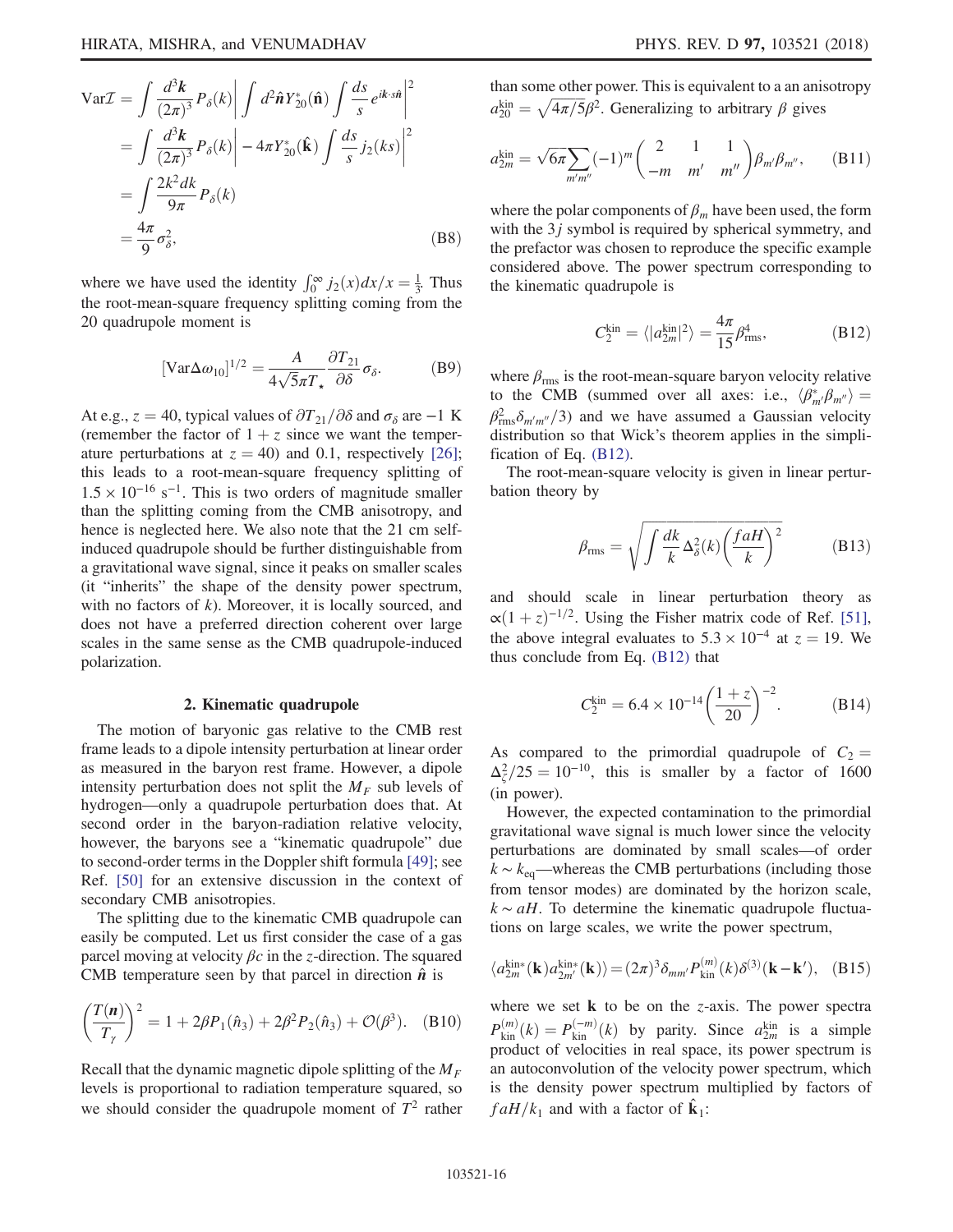$$
P_{\text{kin}}^{(m)}(k) = 12\pi \int \frac{d^3 \mathbf{k}_1}{(2\pi)^3} \left(\frac{faH}{k_1}\right)^2 \left(\frac{faH}{k_2}\right)^2
$$
  
 
$$
\times P_{\delta}(k_1) P_{\delta}(k_2) \sum_{m_1 m_2 m_3 m_4} \left(\frac{2}{-m} - \frac{1}{m_1} - \frac{1}{m_2}\right)
$$
  
 
$$
\times \left(\frac{2}{-m} - \frac{1}{m_3} - \frac{1}{m_4}\right) [\hat{\mathbf{k}}_1]_{m_1}^* [\hat{\mathbf{k}}_2]_{m_2}^* [\hat{\mathbf{k}}_1]_{m_3} [\hat{\mathbf{k}}_2]_{m_4},
$$
  
(B16)

where  $\mathbf{k}_2 \equiv \mathbf{k} - \mathbf{k}_1$ . [The factor of  $12\pi$  comes from the  $\sqrt{6\pi}$  in Eq. [\(B11\)](#page-15-1) and a combinatorial factor of 2.] In the limit of  $k \ll k_{eq}$ , we may approximate  $\mathbf{k}_2 \approx -\mathbf{k}_1$  and this simplifies to

$$
P_{\text{kin}}^{(m)}(k) = 12\pi \int \frac{d^3 \mathbf{k}_1}{(2\pi)^3} \left(\frac{f a H}{k_1}\right)^4 [P_\delta(k_1)]^2
$$
  
 
$$
\times \left| \sum_{m_3 m_4} \binom{2}{-m} \frac{1}{m_3} \frac{1}{m_4} \right] [\hat{\mathbf{k}}_1]_{m_3} [\hat{\mathbf{k}}_1]_{m_4}^2,
$$
  

$$
= \frac{4}{25\pi} \int k_1^2 \left(\frac{f a H}{k_1}\right)^4 [P_\delta(k_1)]^2 dk_1,
$$
 (B17)

where in the second equality we performed the angular integral over  $\mathbf{k}_1$ , leaving only the radial integral explicit. (The angular average of the square norm in the first expression is  $2/75$ .) This integral is independent of m and evaluates to  $\lim_{k\to 0} P_{\text{kin}}^{(m)}(k) = 1.9 \times 10^{-7} \text{ Mpc}^3$  at  $z = 19$ .<br>For a white noise spectrum (independent of k) and

For a white noise spectrum (independent of  $k$ ), and taking into account the 5 possible values of  $m = -2, \ldots +2$ , the total variance coming from scales  $\langle k_{\text{cut}} \rangle$  is  $(5k_{\text{cut}}^3/6\pi^2)P(k)$ . This leaves

$$
C_2^{\rm kin}(
$$

at  $z = 19$ . We have scaled  $k_{\text{cut}}$  relative to the wave number 2.8*aH*, since modes with  $k < 2.8$ *aH* contribute 90% of the variance of the CMB quadrupole. This suggests that at the horizon scale,  $k_{\text{cut}}/(aH) \sim \mathcal{O}(1)$ , the kinematic quadrupole is 6 orders of magnitude below the CMB quadrupole, and hence would only become important for an experiment capable of probing tensor-to-scalar ratios of  $\mathcal{O}(10^{-6})$ . This leaves aside the fact that the kinematic quadrupole is derived from the scalar perturbations and hence it should be possible to predict it from the density field measured in 21 cm experiments.

### 3. Starlight

At the lower redshifts, which are also the most observationally accessible, the spin temperature of the hydrogen atoms is likely to be "pumped" to  $T_s \approx T_k$  by Lyman- $\alpha$ radiation [52–[56\].](#page-20-11) However, during this epoch the ambient radiation field of the starlight—which is probably much more anisotropic than the CMB—will lead to a radiativelyinduced splitting of the hydrogen  $F = 1$  level. In order to assess the suitability of this epoch for studies of primordial gravitational waves, we need to determine the order of magnitude of this effect.

We first note that, according to our calculations of the energy splittings induced by anisotropic blackbodies, that the electric dipole splitting will dominate at temperatures exceeding  $~\sim 600~\text{K}$  or photon wavelengths  $\lambda \lesssim 5~\mu\text{m}$ , because of the additional two powers of frequency. (This ultimately results from the fact that the magnetic dipole operator connects the 1s levels to each other, whereas the electric dipole operator only connects them to electronically excited states  $np$ .) Thus for our studies of starlightinduced splitting, we focus on the electric dipole rather than the magnetic dipole splitting. This splitting is proportional to the covariance matrix of the electric field, and hence to the total energy density multiplied by the anisotropy. If we assume an order-unity anisotropy, then we should estimate the order of magnitude of the electric dipole splitting by the replacement in Eq. [\(A14\):](#page-13-2)

$$
a_{\text{rad}} T_{\gamma}^4 a_{20} \to n_b \epsilon_{\star}, \tag{B19}
$$

where  $\epsilon_{\star}$  is the energy in starlight per baryon. This leads to

$$
\frac{\Delta \mathcal{E}_{11}^{\text{e.d.}} - \Delta \mathcal{E}_{10}^{\text{e.d.}}}{\hbar} \sim 10^{-19} \text{ s}^{-1} \left(\frac{1+z}{20}\right)^3 \frac{\epsilon_\star}{\text{eV}},\tag{B20}
$$

where the  $1 + z$  scaling arises since we normalized the starlight energy to the number of baryons. The evolution of  $\epsilon_{\star}$  is uncertain, but it is estimated that the Lyman- $\alpha$ coupling becomes saturated (in the sense of  $\tilde{x}_\alpha \sim 1$ ) when there are 3 eV of starlight per baryon per  $\ln \nu$  in the vicinity of Lyman- $\alpha$  [\[57\].](#page-20-12) If a fraction of order unity of the starlight from early galaxies emerges in the far-ultraviolet, then, it is reasonable to expect an energy splitting of  $\lesssim 10^{-18}$  s<sup>-1</sup> due to starlight when  $\tilde{x}_\alpha \sim 1$  (we use the  $\lesssim$  sign here since the anisotropy of the radiation may be less than of order unity). This is ∼4 orders of magnitude less than the expected energy splitting from the CMB, and hence we neglect it.

### <span id="page-16-0"></span>APPENDIX C: DEPOLARIZATION DUE TO LYMAN-α SCATTERING

Inthis section, we consider neutral hydrogen atoms (in their ground 1s electronic state) immersed inside an isotropic and unpolarized Lyman- $\alpha$  radiation field. The resonant scattering of the photons within the Lyman- $\alpha$  line causes two-step transitions between the hyperfine sublevels. We will write down the resulting evolution of the atomic density matrix within the hyperfine basis, and infer the rate of depolarization of aligned states (i.e., states with nonzero  $\mathcal{P}_{1m}$ ).

Note that due to the above assumptions, there is no tensor of spin greater than zero that we can form from the incident Lyman- $\alpha$  radiation field. If we neglect stimulated emission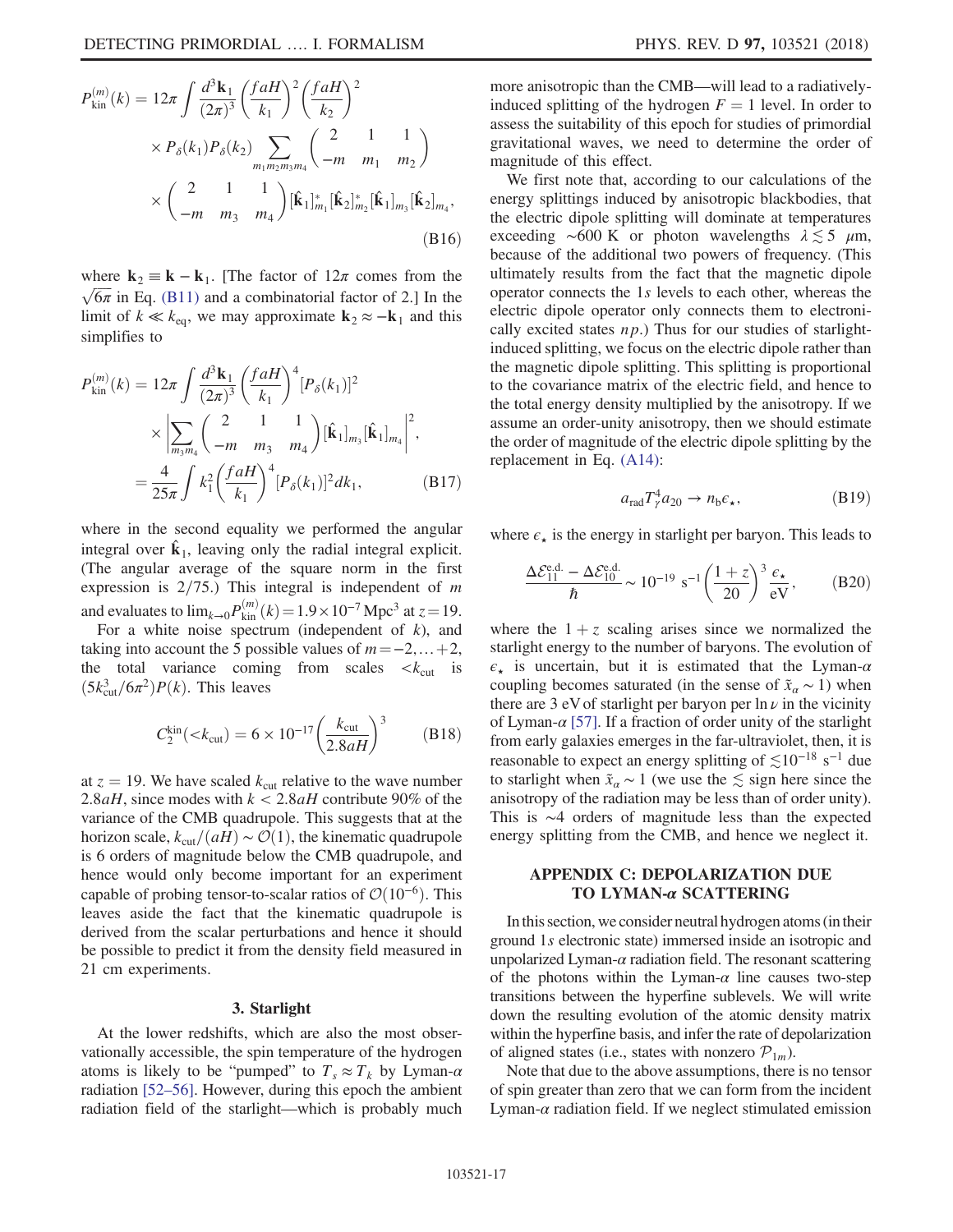from the short-lived intermediate state in the scattering process, the rates do not depend on the outgoing radiation. Hence, Lyman- $\alpha$  scattering can only connect the spherical components of the atomic density matrix [the  $P_{im}$  of Eq. [\(1\)\]](#page-1-1) with the same j and m.

In the space of the hyperfine sublevels of the 1s state, the perturbation due to resonant scattering is similar to the Hamiltonian of Eq. [\(7\)](#page-3-2). The relevant terms are those with the intermediate state [labeled by the index  $n$  in Eq. [\(7\)\]](#page-3-2) within the  $2p$  state. In our application, we replace the energy  $\mathcal{E}_n \to \mathcal{E}_n - i\Gamma_n$ , where the width  $\Gamma_n$  accounts for the finite lifetime of the  $2p$  states.

<span id="page-17-0"></span>The interaction matrix element between the atom and a photon is

$$
\langle a|H_{\text{int}}|i\rangle = -\mathbf{d}_{ai} \cdot \mathbf{E} = -i\sqrt{2\pi\omega} \mathbf{e} \cdot \mathbf{d}_{ai},\qquad(C1)
$$

where e and E are the polarization and electric field of the photon, and d is the transition dipole moment. In this equation (and in the rest of the section), we omit all factors of  $\hbar$  and  $c$ .

<span id="page-17-1"></span>The cross section for the transition between levels  $i \rightarrow f$ is given by the Fermi golden rule:

$$
d\sigma_{i\to f} = 2\pi |\Delta \mathcal{E}_{fi}|^2 \frac{\omega_B^2 d^2 \hat{\mathbf{n}}_B}{(2\pi)^3},
$$
 (C2)

where  $\omega_B$  and  $\hat{\mathbf{n}}_B$  are the energy and direction of the outgoing photon, the final term is its density of states, and the term  $\Delta \mathcal{E}_{fi}$  is obtained by substituting Eq. [\(C1\)](#page-17-0) into Eq. [\(7\).](#page-3-2)

<span id="page-17-2"></span>For the purposes of fixing the notation, we first write down the net cross-section in the case where the initial atom is not polarized, i.e., only the net population  $P_{00}$  is nonzero. The initial state can have either  $F_i = 0$  or 1. Expanding out the matrix element in Eq. [\(C2\),](#page-17-1) we get

$$
d\sigma_{i\to f} = \omega_A \omega_B^3 c_{i\to f}^{\mu\alpha\beta} \bar{e}_{\mu}^B e_{\nu}^A e_{\alpha}^B \bar{e}_{\beta}^A d^2 \hat{\mathbf{n}}_B, \qquad (C3)
$$

<span id="page-17-3"></span>where

$$
c_{i \to f}^{\mu \alpha \beta} = \frac{1}{2F_i + 1} e^4 \sum_{m_i, m_f} \sum_{a, b}
$$
  
 
$$
\times \frac{\langle f | r^{\mu} | a \rangle \langle a | r^{\nu} | i \rangle \langle i | r^{\beta} | b \rangle \langle b | r^{\alpha} | f \rangle}{(\omega + \omega_i - \omega_a + i \Gamma_a / 2)(\omega' + \omega_f - \omega_b - i \Gamma_b / 2)}.
$$
  
(C4)

<sup>1</sup>This derivation is standard, and we have omitted the intermediate steps. The reader might be confused by the fact that both the perturbation of Eq. [\(9\),](#page-4-0) and the rate for a process with a cross section (which is nominally the square of the perturbation) are both linear in the flux of the incident radiation. The resolution is that in the derivation of the transition rate, the average over the radiation field should be performed after squaring the matrix elements (for more information, see, e.g., Sec. 61 of Ref. [\[58\]](#page-20-14), or the derivation of Eq.  $(III, 11)$  of Ref.  $[59]$ ).

In the above equation, the subscript  $\overrightarrow{A}$  refers to the incoming photon, the unsubscripted letter  $e$  is the charge of the electron (not to be confused with the polarization of the photon, whose components are always subscripted), and Greek indices indicate the spherical coordinate system, conjugates in which are indicated by bars. The sums over the azimuthal quantum numbers are equivalent to averaging over the orientation of the spin of the initial atom, and summing over that of the final atom.

<span id="page-17-4"></span>The average over the polarization of the incoming photon, and the sum over the polarization and direction of the outgoing photon lead to the replacement

$$
\bar{e}^B_\mu e^A_\nu e^B_\alpha \bar{e}^A_\beta d^2 \hat{\mathbf{n}}_B \to \frac{8\pi}{3} g_{\mu\alpha} g_{\nu\beta},\tag{C5}
$$

where  $g_{\mu\nu} = (-1)^{\mu} \delta_{\mu,-\nu}$  is the metric tensor in the spherical coordinate system.

Next, we need to generalize Eq. [\(C3\)](#page-17-2) to the case where the initial and final states of the atoms are polarized, i.e., some  $P_{jm}$  with  $j \neq 0$  is nonzero. An inspection of Eq. [\(C4\)](#page-17-3) points the way forward: we need to replace the uniform sums over the azimuthal quantum numbers  $m_i$  and  $m_j$  with weighted sums, with coefficients that project out the spherical components  $P_{jm}$  from the density matrix components  $\rho_{m_1m_2}$ .

<span id="page-17-5"></span>We can read off these coefficients from the definition in Eq. [\(1\)](#page-1-1) and its inverse. We write these down for a general level with total angular momentum F:

$$
\mathcal{P}_{jm}^{F} = \sqrt{(2j+1)(2F+1)} \times \sum_{m_1,m_2} (-1)^{F-m_2} \binom{F}{-m_2} \frac{j}{m} \frac{F}{m_1} \rho_{Fm_1,Fm_2} \quad \text{(C6)}
$$

<span id="page-17-6"></span>and

$$
\rho_{Fm_1, Fm_2} = \sum_{jm} \sqrt{\frac{2j+1}{2F+1}} (-1)^{F-m_2} \begin{pmatrix} F & j & F \\ -m_2 & m & m_1 \end{pmatrix} \mathcal{P}_{jm}.
$$
\n(C7)

<span id="page-17-7"></span>One final identity we need is the decomposition of the combination of metric tensors in Eq.  $(C5)$  into spin-K irreducible parts, which facilitates the rest of the calculation (see Ref. [\[55\]\)](#page-20-13):

$$
g_{\mu\alpha}g_{\nu\beta} = \sum_{K=0}^{2} \Pi_{\mu\nu\alpha\beta}^{(K)},
$$
  
where  $\Pi_{\mu\nu\alpha\beta}^{(K)} = (2K+1)\sum_{m_K} (-1)^{K-m_K} \begin{pmatrix} 1 & 1 & K \\ \mu & \nu & m_K \end{pmatrix}$   

$$
\times \begin{pmatrix} 1 & 1 & K \\ \alpha & \beta & -m_K \end{pmatrix}.
$$
 (C8)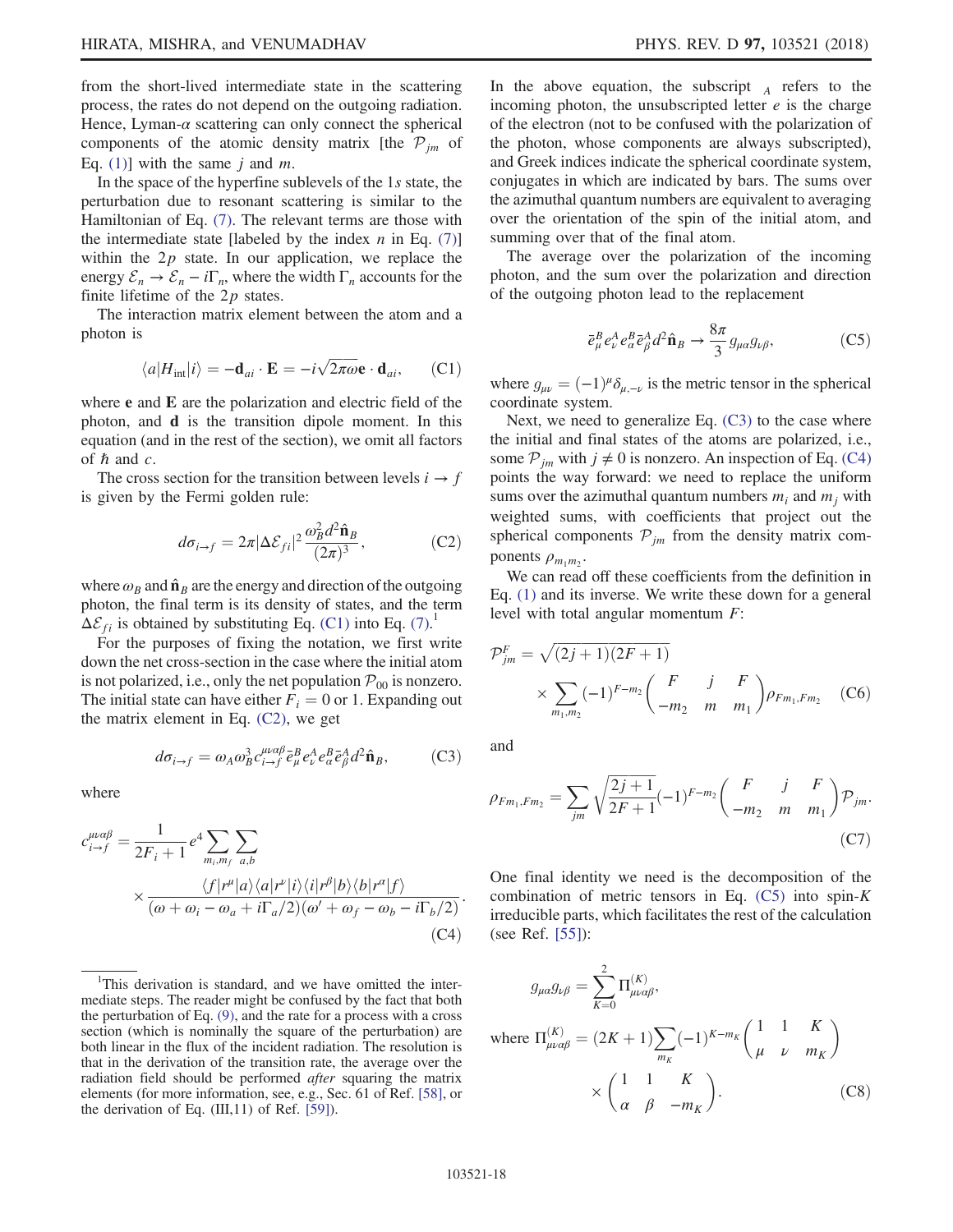Now we have all the pieces needed to calculate the cross section  $\sigma_{i\rightarrow f,(j)}$  for the scattering of the jth spherical moment from the level *i* to *f* (i.e.,  $\mathcal{P}_{jm}^{F_i} \rightarrow \mathcal{P}_{jm}^{F_j}$ ). First, we begin with Eq. [\(C4\),](#page-17-3) in which we replace the sums over  $m_i$  and  $m_j$  with weights chosen from Eqs. [\(C6\)](#page-17-5) and [\(C7\)](#page-17-6) to project out the  $(j, m)$  moment in both the initial state i, and final state j. Second, we use the Wigner-Eckart theorem for all the matrix elements in Eq. [\(C4\).](#page-17-3) Third, we average and sum over the polarizations of the initial and final photons, respectively using Eq. [\(C5\)](#page-17-4). Finally, we substitute <span id="page-18-0"></span>Eq. [\(C8\)](#page-17-7) for the metric tensors, and write the required cross section as

$$
\sigma_{i \to f,(j)} = \frac{8\pi}{9} \omega_A \omega_B^3 \sum_K \bar{G}^{(K)}_{i \to f,(j)}.
$$
 (C9)

The right-hand side is a sum over irreducible spherical components (of spin-K) of this cross section, each of which is

$$
\bar{G}_{i\to f,(j)}^{(K)} = \sqrt{2j+1} \sqrt{\frac{2F_f+1}{2F_i+1}} (2K+1)e^4 \sum_{\mu,\nu,\alpha,\beta,M_K,m_1,m_2,m'_1,m'_2,a,b,m_a,m_b,j',m'} \sqrt{2j'+1} \frac{\langle f||\mathbf{r}||a\rangle\langle a|\mathbf{r}||i\rangle\langle i||\mathbf{r}||b\rangle\langle b||\mathbf{r}||f\rangle}{(\Delta\omega_{ai}+i\Gamma_a/2)(\Delta\omega_{bi}-i\Gamma_b/2)} \times (-1)^{K-M_K} \begin{pmatrix} 1 & 1 & K \\ \mu & \nu & M_K \end{pmatrix} \begin{pmatrix} 1 & 1 & K \\ \alpha & \beta & -M_K \end{pmatrix} (-1)^{F_f-m_2} \begin{pmatrix} F_f & j & F_f \\ -m_2 & m & m_1 \end{pmatrix} (-1)^{F_i-m'_2} \begin{pmatrix} F_i & j' & F_i \\ -m'_2 & m' & m'_1 \end{pmatrix} \times (-1)^{F_f-m_1} \begin{pmatrix} F_f & 1 & F_a \\ -m_1 & \mu & m_a \end{pmatrix} (-1)^{F_a-m_a} \begin{pmatrix} F_a & 1 & F_i \\ -m_a & \nu & m'_1 \end{pmatrix} \times (-1)^{F_i-m'_2} \begin{pmatrix} F_i & 1 & F_b \\ -m'_2 & \beta & m_b \end{pmatrix} (-1)^{F_b-m_b} \begin{pmatrix} F_b & 1 & F_f \\ -m_b & \alpha & m_2 \end{pmatrix}.
$$
\n(C10)

The double-barred symbols are the reduced matrix elements of the position operator. This expression can be simplified using the definition of the 6*j* symbol:

$$
\bar{G}_{i\to f,(j)}^{(K)} = \sqrt{\frac{2F_f+1}{2F_i+1}} (2K+1)e^4
$$
\n
$$
\times \sum_{a,b} \frac{\langle f||\mathbf{r}||a\rangle \langle a|\mathbf{r}||i\rangle \langle i||\mathbf{r}||b\rangle \langle b||\mathbf{r}||f\rangle}{(\Delta \omega_{ai} + i\Gamma_a/2i)(\Delta \omega_{bi} - i\Gamma_b/2)} (-1)^{K+j}
$$
\n
$$
\times \begin{cases}\nK & F_i & F_f \\
F_a & 1 & 1\n\end{cases}\n\begin{cases}\nK & F_f & F_i \\
F_b & 1 & 1\n\end{cases}\n\begin{cases}\nj & F_i & F_i \\
K & F_f & F_f\n\end{cases}.
$$
\n(C11)

<span id="page-18-1"></span>Given this result, we can perform the sum over the index  $K$ in Eq. [\(C9\)](#page-18-0) and use the symmetries of the reduced matrix elements to obtain

$$
\sum_{K} \bar{G}_{i \to f,(j)}^{(K)} = \sqrt{\frac{2F_f + 1}{2F_i + 1}} e^4
$$
\n
$$
\times \sum_{a,b} \frac{\langle a||\mathbf{r}||f \rangle^* \langle a||\mathbf{r}||i \rangle \langle b||\mathbf{r}||i \rangle^* \langle b||\mathbf{r}||f \rangle}{(\Delta \omega_{ai} + i\Gamma_a/2)(\Delta \omega_{bi} - i\Gamma_b/2)}
$$
\n
$$
\times (-1)^{F_i - F_f} \begin{cases} F_a & F_b & j \\ F_i & F_i & 1 \end{cases} \begin{cases} F_a & F_b & j \\ F_f & F_f & 1 \end{cases} \end{cases} \tag{C12}
$$

The Lyman- $\alpha$  line is split into six lines due to spin-orbit and hyperfine corrections; their parameters are given in Table B1 of Ref. [\[55\].](#page-20-13) Exactly following their treatment, we can express the reduced matrix elements in terms of the (identical) HWHM of these lines  $\gamma_{2p}=\Gamma_{2p}/4\pi$ , and the terms involving the frequency offsets lead to the line and interference profiles,  $\phi_{AA}(\nu)$  and  $\phi_{AB}(\nu)$ .

We substitute the result of Eq. [\(C12\)](#page-18-1) into Eq. [\(C9\)](#page-18-0), and set  $\omega_A \approx \omega_B$  in the prefactor. If we take  $j = 0$ , this gives the cross sections in the unpolarized case, which were computed in Ref. [\[55\].](#page-20-13) We list here the relevant unpolarized cross sections:

$$
\sigma_{1\to 1} = \frac{3}{2} \lambda_{\text{Ly}\alpha}^2 \gamma_{2p} \left( \frac{1}{9} \phi_{AA} + \frac{4}{27} \phi_{BB} + \frac{1}{27} \phi_{DD} + \frac{5}{9} \phi_{EE} + \frac{4}{27} \phi_{BD} \right)
$$

and

$$
\sigma_{1\to 0} = \frac{3}{2} \lambda_{Lya}^2 \gamma_{2p} \left( \frac{2}{27} \phi_{BB} + \frac{2}{27} \phi_{DD} - \frac{4}{27} \phi_{BD} \right). \tag{C13}
$$

Both the cross sections and line profiles are functions of frequency, which we have suppressed in the above equations. In the language of V17, these cross sections together give the depopulation rate of the  $F = 1$  level.

The main new result in this section is the cross section for scattering the  $j = 1$  moment from the  $F = 1$  level to itself (or the repopulation rate, in the language of V17):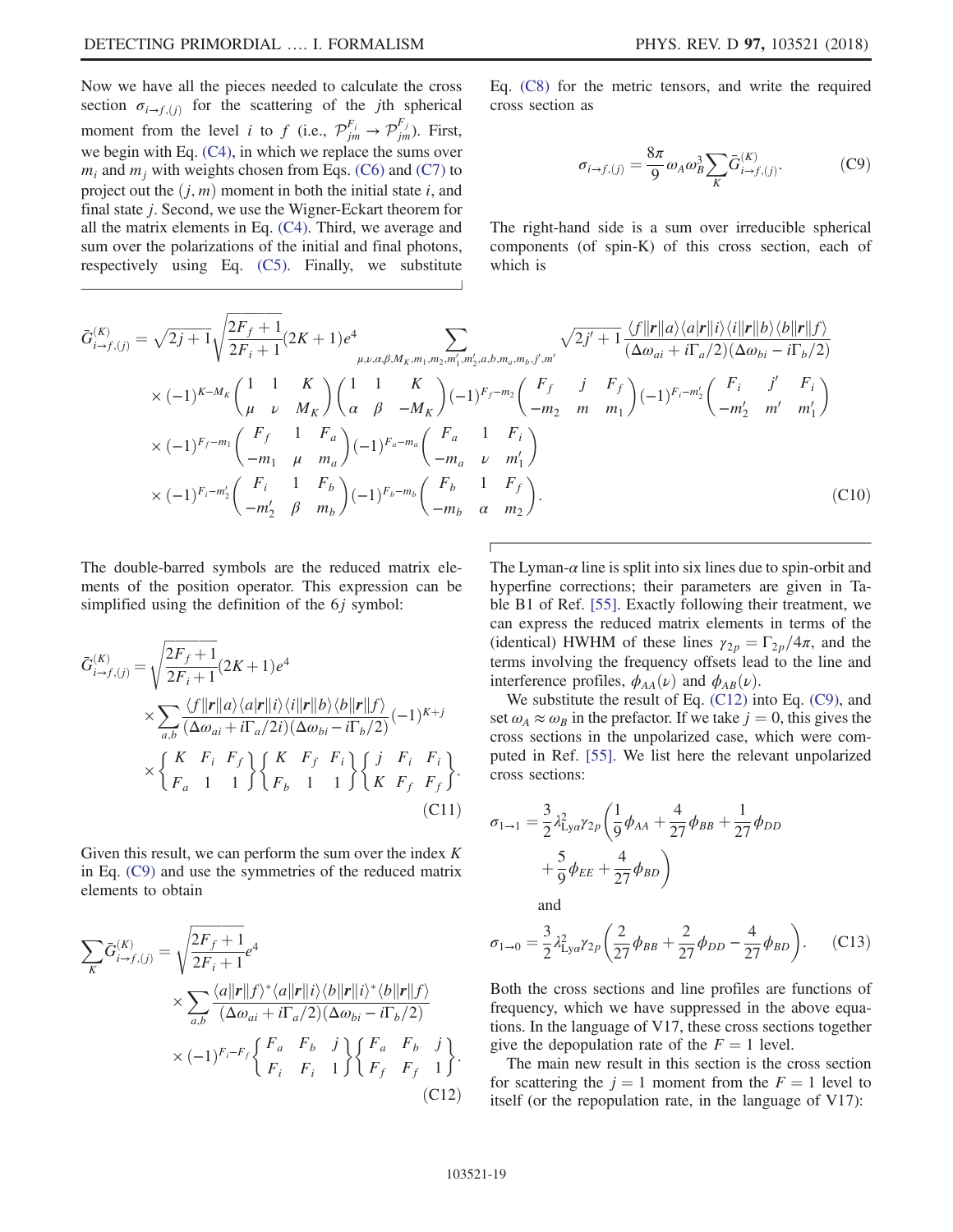$$
\sigma_{1\to1,(1)} = \frac{3}{2}\lambda_{\text{Ly}\alpha}^2 \gamma_{2p} \left(\frac{1}{27}\phi_{BB} + \frac{1}{108}\phi_{DD} + \frac{5}{12}\phi_{EE} + \frac{4}{27}\phi_{AB} + \frac{2}{27}\phi_{AD} + \frac{1}{27}\phi_{BD} + \frac{5}{27}\phi_{BE} + \frac{5}{54}\phi_{DE}\right).
$$
 (C14)

Putting everything together, the net depletion rate of the orientation  $\mathcal{P}_{1m}$  due to Lyman- $\alpha$  scattering is

$$
\frac{d\mathcal{P}_{1m}}{dt}\Big|_{\text{Ly}\alpha} = -4\pi \int d\nu J(\nu)(\sigma_{1\to 1} + \sigma_{1\to 0} - \sigma_{1\to 1,(1)})\mathcal{P}_{1m}
$$
\n
$$
= -6\pi \lambda_{\text{Ly}\alpha}^2 \gamma_{2p} J(\nu_{\text{Ly}\alpha})\mathcal{P}_{1m} \int d\nu \frac{J(\nu)}{J(\nu_{\text{Ly}\alpha})}
$$
\n
$$
\times \left(\frac{1}{9}\phi_{AA} + \frac{5}{27}\phi_{BB} + \frac{11}{108}\phi_{DD} + \frac{5}{36}\phi_{EE} - \frac{4}{27}\phi_{AB} - \frac{2}{27}\phi_{AD} - \frac{1}{27}\phi_{BD} - \frac{5}{27}\phi_{BE} - \frac{5}{54}\phi_{DE}\right).
$$
\n(C15)

If we neglect the spectral distortion in the core of the line, the flux ratio inside the integrand equals unity. Under this assumption, the remainder of the integrand is composed solely of known line profiles; we use the line parameters from Ref. [\[55\]](#page-20-13) to numerically compute the integral, which evaluates to 0.445. This is the source of the extra prefactor in Eq. [\(35\)](#page-9-1).

- <span id="page-19-0"></span>[1] A. H. Guth, [Phys. Rev. D](https://doi.org/10.1103/PhysRevD.23.347) 23, 347 (1981).
- [2] A. D. Linde, *[Phys. Lett. B](https://doi.org/10.1016/0370-2693(82)90086-7)* **114**, 431 (1982).
- [3] A. Albrecht and P.J. Steinhardt, [Phys. Rev. Lett.](https://doi.org/10.1103/PhysRevLett.48.1220) 48, 1220 [\(1982\).](https://doi.org/10.1103/PhysRevLett.48.1220)
- <span id="page-19-1"></span>[4] A. G. Polnarev, Sov. Astron. 29, 607 (1985).
- [5] R. Crittenden, R. L. Davis, and P. J. Steinhardt, [Astrophys.](https://doi.org/10.1086/187082) J. Lett. 417[, L13 \(1993\).](https://doi.org/10.1086/187082)
- [6] D. D. Harari and M. Zaldarriaga, [Phys. Lett. B](https://doi.org/10.1016/0370-2693(93)90787-I) 319, 96 [\(1993\).](https://doi.org/10.1016/0370-2693(93)90787-I)
- <span id="page-19-2"></span>[7] K. L. Ng and K.-W. Ng, [Astrophys. J.](https://doi.org/10.1086/175717) 445, 521 (1995).
- [8] M. Zaldarriaga and U. Seljak, [Phys. Rev. D](https://doi.org/10.1103/PhysRevD.55.1830) 55, 1830 [\(1997\).](https://doi.org/10.1103/PhysRevD.55.1830)
- [9] M. Kamionkowski and A. Kosowsky, [Phys. Rev. D](https://doi.org/10.1103/PhysRevD.57.685) 57, 685 [\(1998\).](https://doi.org/10.1103/PhysRevD.57.685)
- <span id="page-19-3"></span>[10] P. A. R. Ade et al. (Bicep2 Collaboration), [Phys. Rev. Lett.](https://doi.org/10.1103/PhysRevLett.112.241101) 112[, 241101 \(2014\).](https://doi.org/10.1103/PhysRevLett.112.241101)
- <span id="page-19-4"></span>[11] R. Flauger, J.C. Hill, and D.N. Spergel, [J. Cosmol.](https://doi.org/10.1088/1475-7516/2014/08/039) [Astropart. Phys. 8 \(2014\) 039.](https://doi.org/10.1088/1475-7516/2014/08/039)
- [12] M. J. Mortonson and U. Seljak, [J. Cosmol. Astropart. Phys.](https://doi.org/10.1088/1475-7516/2014/10/035) [10 \(2014\) 035.](https://doi.org/10.1088/1475-7516/2014/10/035)
- [13] P. A. R. Ade, N. Aghanim, Z. Ahmed, R. W. Aikin, K. D. Alexander, M. Arnaud, J. Aumont, C. Baccigalupi et al. (BICEP2/Keck Collaboration, Planck Collaboration), [Phys.](https://doi.org/10.1103/PhysRevLett.114.101301) Rev. Lett. 114[, 101301 \(2015\).](https://doi.org/10.1103/PhysRevLett.114.101301)
- [14] R. Adam, P. A. R. Ade, N. Aghanim, M. Arnaud, J. Aumont, C. Baccigalupi, A. J. Banday, R. B. Barreiro, J. G. Bartlett et al. (Planck Collaboration), [Astron.](https://doi.org/10.1051/0004-6361/201527616) Astrophys. 586[, A133 \(2016\).](https://doi.org/10.1051/0004-6361/201527616)
- <span id="page-19-5"></span>[15] P. A. R. Ade et al. (BICEP2 Collaboration, Keck Array Collaboration), Phys. Rev. Lett. 116[, 031302 \(2016\)](https://doi.org/10.1103/PhysRevLett.116.031302).
- <span id="page-19-6"></span>[16] K. Jones-Smith, L. M. Krauss, and H. Mathur, [Phys. Rev.](https://doi.org/10.1103/PhysRevLett.100.131302) Lett. 100[, 131302 \(2008\)](https://doi.org/10.1103/PhysRevLett.100.131302).
- <span id="page-19-7"></span>[17] E. Alizadeh and C. M. Hirata, [Phys. Rev. D](https://doi.org/10.1103/PhysRevD.85.123540) 85, 123540 [\(2012\).](https://doi.org/10.1103/PhysRevD.85.123540)
- <span id="page-19-8"></span>[18] F. Schmidt and D. Jeong, Phys. Rev. D **86**[, 083513 \(2012\).](https://doi.org/10.1103/PhysRevD.86.083513)
- [19] F. Schmidt, E. Pajer, and M. Zaldarriaga, [Phys. Rev. D](https://doi.org/10.1103/PhysRevD.89.083507) 89, [083507 \(2014\).](https://doi.org/10.1103/PhysRevD.89.083507)
- [20] N. E. Chisari, C. Dvorkin, and F. Schmidt, [Phys. Rev. D](https://doi.org/10.1103/PhysRevD.90.043527) 90, [043527 \(2014\).](https://doi.org/10.1103/PhysRevD.90.043527)
- <span id="page-19-9"></span>[21] S. Dodelson, E. Rozo, and A. Stebbins, [Phys. Rev. Lett.](https://doi.org/10.1103/PhysRevLett.91.021301) 91, [021301 \(2003\).](https://doi.org/10.1103/PhysRevLett.91.021301)
- <span id="page-19-10"></span>[22] A. Lewis, [J. Cosmol. Astropart. Phys. 08 \(2013\) 053.](https://doi.org/10.1088/1475-7516/2013/08/053)
- <span id="page-19-11"></span>[23] N. J. Cornish and S. L. Larson, [Classical Quantum Gravity](https://doi.org/10.1088/0264-9381/18/17/308) 18[, 3473 \(2001\)](https://doi.org/10.1088/0264-9381/18/17/308).
- [24] N. Seto, S. Kawamura, and T. Nakamura, [Phys. Rev. Lett.](https://doi.org/10.1103/PhysRevLett.87.221103) 87[, 221103 \(2001\).](https://doi.org/10.1103/PhysRevLett.87.221103)
- [25] V. Corbin and N. J. Cornish, [Classical Quantum Gravity](https://doi.org/10.1088/0264-9381/23/7/014) 23, [2435 \(2006\)](https://doi.org/10.1088/0264-9381/23/7/014).
- <span id="page-19-12"></span>[26] A. Loeb and M. Zaldarriaga, [Phys. Rev. Lett.](https://doi.org/10.1103/PhysRevLett.92.211301) **92**, 211301 [\(2004\).](https://doi.org/10.1103/PhysRevLett.92.211301)
- <span id="page-19-13"></span>[27] K. W. Masui and U.-L. Pen, [Phys. Rev. Lett.](https://doi.org/10.1103/PhysRevLett.105.161302) 105, 161302 [\(2010\).](https://doi.org/10.1103/PhysRevLett.105.161302)
- [28] L. Book, M. Kamionkowski, and F. Schmidt, [Phys. Rev.](https://doi.org/10.1103/PhysRevLett.108.211301) Lett. 108[, 211301 \(2012\)](https://doi.org/10.1103/PhysRevLett.108.211301).
- <span id="page-19-14"></span>[29] T. Venumadhav, A. Oklopčić, V. Gluscevic, A. Mishra, and C. M. Hirata, Phys. Rev. D 95[, 083010 \(2017\)](https://doi.org/10.1103/PhysRevD.95.083010).
- [30] V. Gluscevic, T. Venumadhav, X. Fang, C. Hirata, A. Oklopčić, and A. Mishra, [Phys. Rev. D](https://doi.org/10.1103/PhysRevD.95.083011) 95, 083011 [\(2017\).](https://doi.org/10.1103/PhysRevD.95.083011)
- <span id="page-19-15"></span>[31] V.V. Sobolev, Moving Envelopes of Stars (Harvard University Press, Cambridge, MA, 1960).
- <span id="page-19-16"></span>[32] F. C. Auluck and D. S. Kothari, [Proc. R. Soc. A](https://doi.org/10.1098/rspa.1952.0156) 214, 137 [\(1952\).](https://doi.org/10.1098/rspa.1952.0156)
- [33] J. E. Walsh, [Phys. Rev. Lett.](https://doi.org/10.1103/PhysRevLett.27.208) **27**, 208 (1971).
- [34] P.L. Knight, [J. Phys. A: Gen. Phys.](https://doi.org/10.1088/0305-4470/5/3/010) 5, 417 (1972).
- [35] J. W. Farley and W. H. Wing, Phys. Rev. A 23[, 2397 \(1981\).](https://doi.org/10.1103/PhysRevA.23.2397)
- [36] U. D. Jentschura and M. Haas, [Phys. Rev. A](https://doi.org/10.1103/PhysRevA.78.042504) 78, 042504 [\(2008\).](https://doi.org/10.1103/PhysRevA.78.042504)
- <span id="page-19-17"></span>[37] M. Á. Escobedo and J. Soto, [Phys. Rev. A](https://doi.org/10.1103/PhysRevA.78.032520) 78, 032520 [\(2008\).](https://doi.org/10.1103/PhysRevA.78.032520)